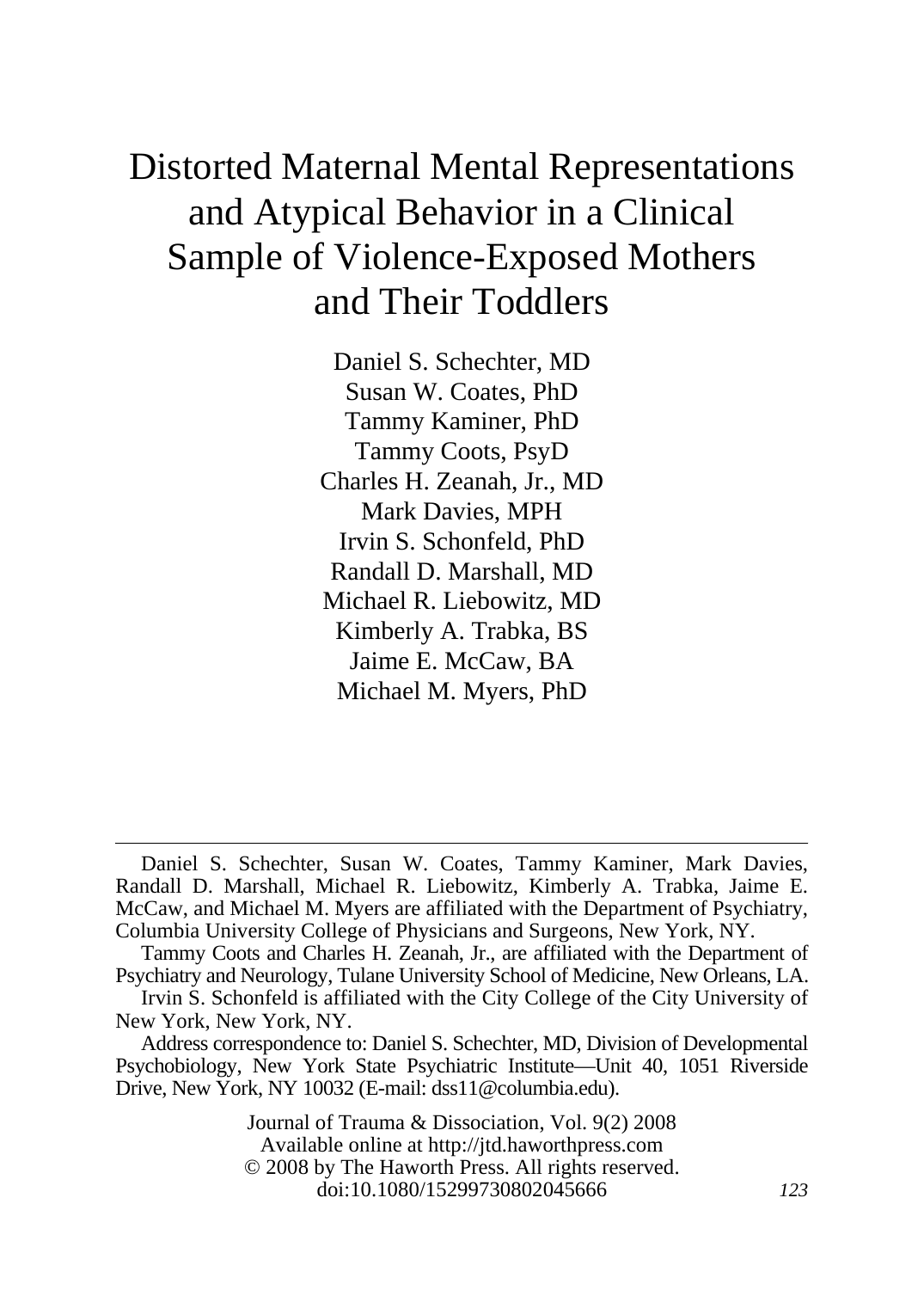**ABSTRACT.** *Objective*: To determine whether maternal violence-related posttraumatic stress disorder (PTSD), reflective functioning (RF), and/or quality of mental representations of her child predicts maternal behavior within a referred sample of mothers exposed to interpersonal violence and their children (aged 8–50 months).

*Method*: A total of 41 dyads completed 2 videotaped visits including measures of maternal mental representations and behavior. Results: Negative and distorted maternal mental representations predicted atypical behavior (Cohen's *d* > 1.0). Although maternal PTSD and RF impacted mental representations, no significant relationships were found between PTSD, RF, and overall atypical caregiving behavior. Severity of maternal PTSD was, however, positively correlated with the avoidant caregiving behavior subscale.

*Conclusions:* Maternal mental representations of her child are useful risk indicators that mark dysregulation of trauma-associated emotions in the caregiver.

**KEYWORDS.** Maternal behavior, mental representations, infancy, intergenerational transmission of trauma, PTSD

# *EMOTIONAL REGULATION: A CRITICAL FACTOR IN EARLY CHILDHOOD MENTAL HEALTH*

Through infant–caregiver attachment, primary caregivers provide multiple, complex, and often "hidden" regulatory functions for the developing infant (Hofer, 1984). One form of regulation of critical importance to the child's capacity to form healthy relationships with others and to learn in school settings is that of emotion regulation (Cassidy, 1994). The term *mutual regulation*, as first used by Tronick and Gianino (1986), refers to a bidirectional, albeit asymmetric, process of emotion regulation between the adult caregiver and the infant. One of the child's developmental achievements is the internalization of these mutually regulating interactions by the fifth year of life (Fonagy, Gergely, Jurist, & Target, 2002).

We are interested in understanding the interplay of factors that disrupt and facilitate mutual regulation. It is known, for example, that maternal psychopathology (e.g., depression, Tronick & Gianino, 1986; or anxiety, Moore, Whaley, & Sigman, 2004) *disrupts* mutual regulation. Maternal history of attachment security, however, has been linked to maternal caregiving sensitivity, which is known to support repair of disrupted parent–infant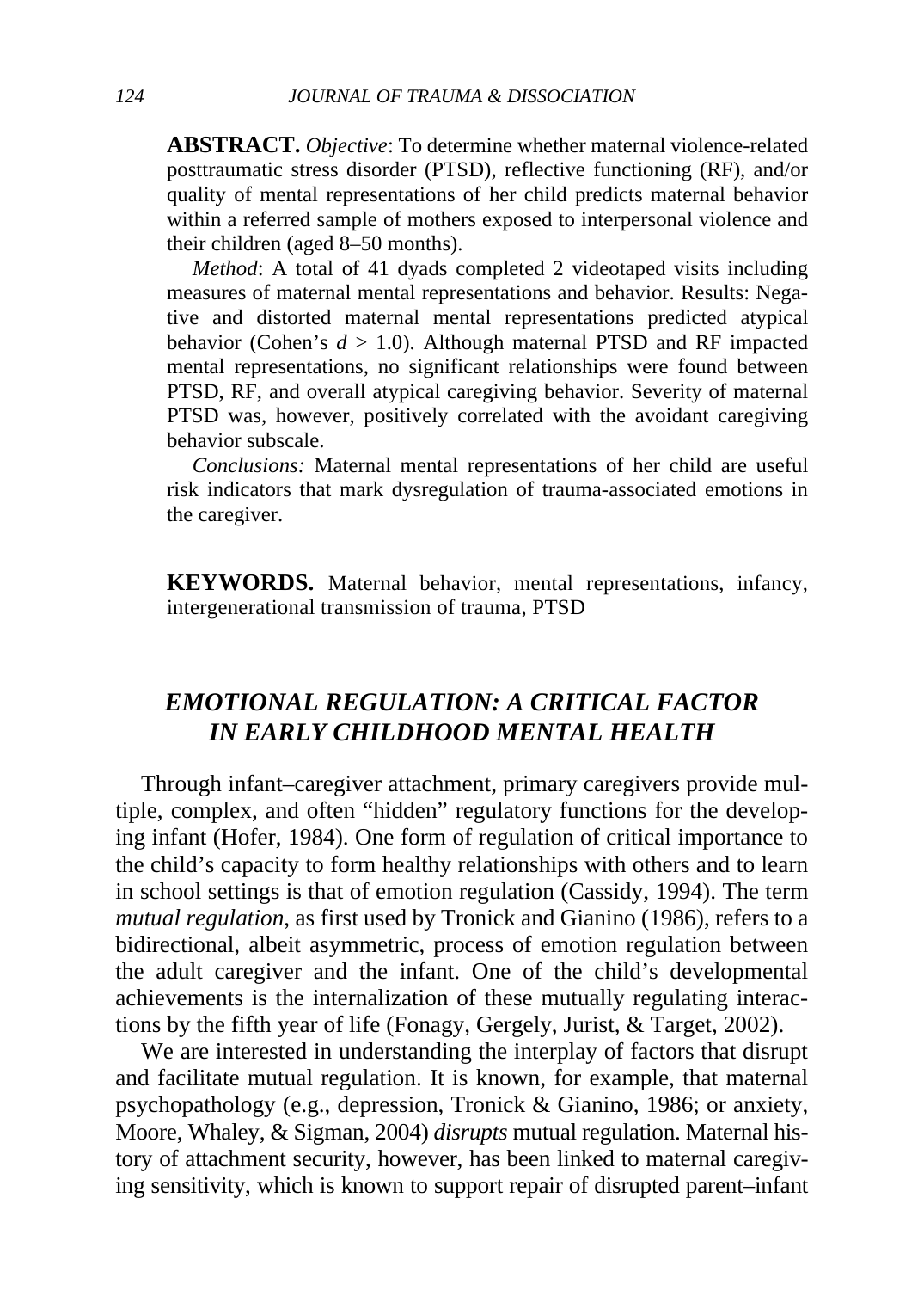communication and thus *facilitate* mutual regulation of emotion (Lyons-Ruth, Bronfman, & Parsons, 1999).

# *MATERNAL TRAUMA-RELATED PSYCHOPATHOLOGY AS A RISK TO MUTUAL REGULATION*

Multiple studies have shown the adverse effects of various forms of maternal anxiety and depression on mutual regulation of emotion and arousal with infants and young children (Cole, Barrett, & Zahn-Waxler, 1992; Moore et al., 2004). It is clear from these studies that maternal emotional presence to read the infant's cues and to respond effectively is curtailed by anxiety and depression. Yet few studies have focused specifically on *how* (i.e., in what specific ways) trauma-related psychopathology, which often involves posttraumatic stress disorder (PTSD) that is comorbid with depressive and dissociative symptomatology, would affect a mother's participation in mutual regulation of emotion and arousal during formative development in early childhood (Heim & Nemeroff, 2001; Simeon et al., 2007).

We believe that it is specifically PTSD related to interpersonal violent trauma as opposed to PTSD related to other forms of trauma (e.g., car accidents, natural disasters, or medical/surgical trauma) that would most impact the parenting of very young children. One reason we think this is that PTSD related to interpersonal violent trauma, specifically, is frequently both chronic and complex in subtype and, as such, often comorbid with major depressive disorder and dissociation (Briere, 2006; Sar, Akyuz, & Dogan, 2007; Shalev et al., 1998). Major depression, as previously mentioned, and pathological dissociation have also been shown to interfere with mutual emotion regulation during infancy and early childhood, thus compounding the disturbance within the mother–child relationship (Collin-Vezina, Cyr, Pauze, & McDuff, 2005; Weinberg, Olson, Beeghly, & Tronick, 2006). Both maternal depression and dissociation, like PTSD, contribute to noncontingent responsiveness to the child's affect, social bids, proximity seeking, and exploration. Depression has been noted to do this largely through maternal incongruence with the infant's positive affect, increased maternal irritability and negativity, and internal preoccupation (Weinberg et al., 2006). Maternal dissociation has also been noted to adversely affect caregiving through maternal inconsistency, unpredictability that poses difficulty for the infant's transitioning to and modulating within discrete mental states (Collin-Vezina et al., 2005; Putnam, 1997).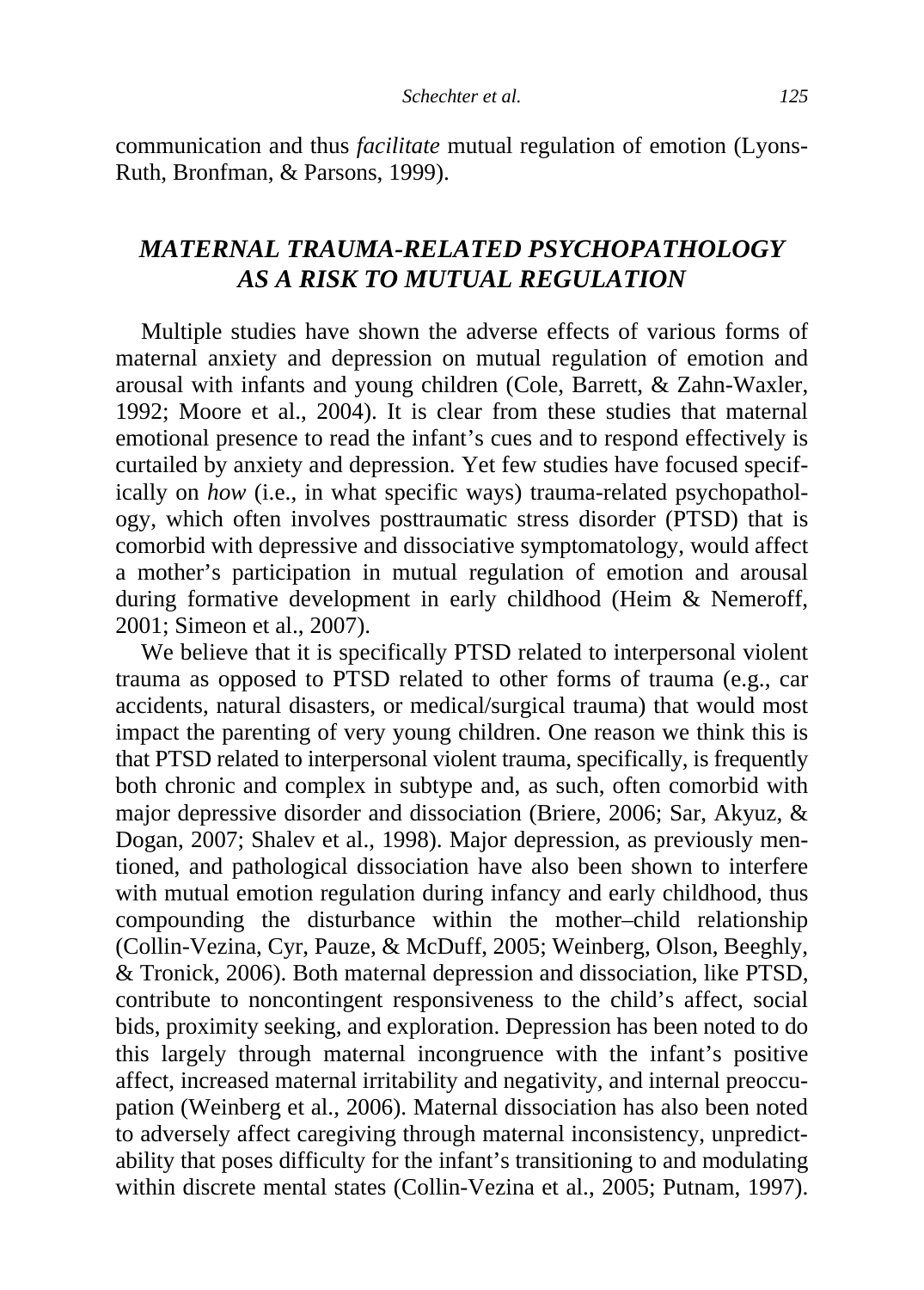The latter places the child at significant risk of impairment in the development of integrated percepts of himself or herself and the caregiver(s), thus potentially affecting subsequent relationships—including those with that child's own children when that child becomes a parent (Putnam, 1997).

Another reason we think that it is PTSD related to interpersonal violence that would most adversely impact parenting is that we have also noted via our clinical observations the particular phenomenon in which intense displays of frustration, rage, terror, and despair by very young children with limited developmental capacity to regulate their emotion remind many mothers who have been victims of violence of their violent perpetrators' behavioral dyscontrol. As such, the young child triggers his or her mother's PTSD symptoms. For example, a mother with a history of physical assault who is hit by a toddler during a tantrum may not be able to place this experience in context of a caregiver–child relationship involving a toddler. PTSD with its implicit confusion of past and present can result in the mother feeling as if she is again a helpless victim with a violent perpetrator or vice versa. Clearly, such a perceived interpersonal threat by the very young child in distress can shift a mother's primary preoccupation with that young child's needs to that of her own individual survival: "Fight, flight, or freeze." This redirection of attention to selfpreservation removes the mother from her very important focus on her child's cues, with a focus on self- rather than mutual-regulation of arousal and emotion, and thus greatly increases the risk for gross misinterpretation of her child's cues. Indeed, one study did find a moderate correlation between severity of self-reported maternal PTSD symptoms that were associated with maternal histories of maltreatment and hostile–intrusive caregiving behavior, the latter particularly associated with history of physical abuse (Lyons-Ruth & Block, 1996).

In cases of maternal violence-related PTSD, these repeated *acts of attentional redirection* amplify the sense of helplessness and distress in the child. Helplessness and distress in the child, in turn, often leads the mother to further defend herself from her own feelings of helplessness and to distance herself emotionally and/or physically from the child, rather than providing contingent comfort, emotional containment, and protection. The resulting defensive, self-protective maternal response (i.e., "atypical maternal behavior") to her child's distress in the face of her PTSD can be measured via behavioral observation in the lab (Lyons-Ruth et al., 1999).

Lyons-Ruth et al. (1999) extended Main and Hesse's (1990) observations of parental "frightening" and "frightened" behavior among parents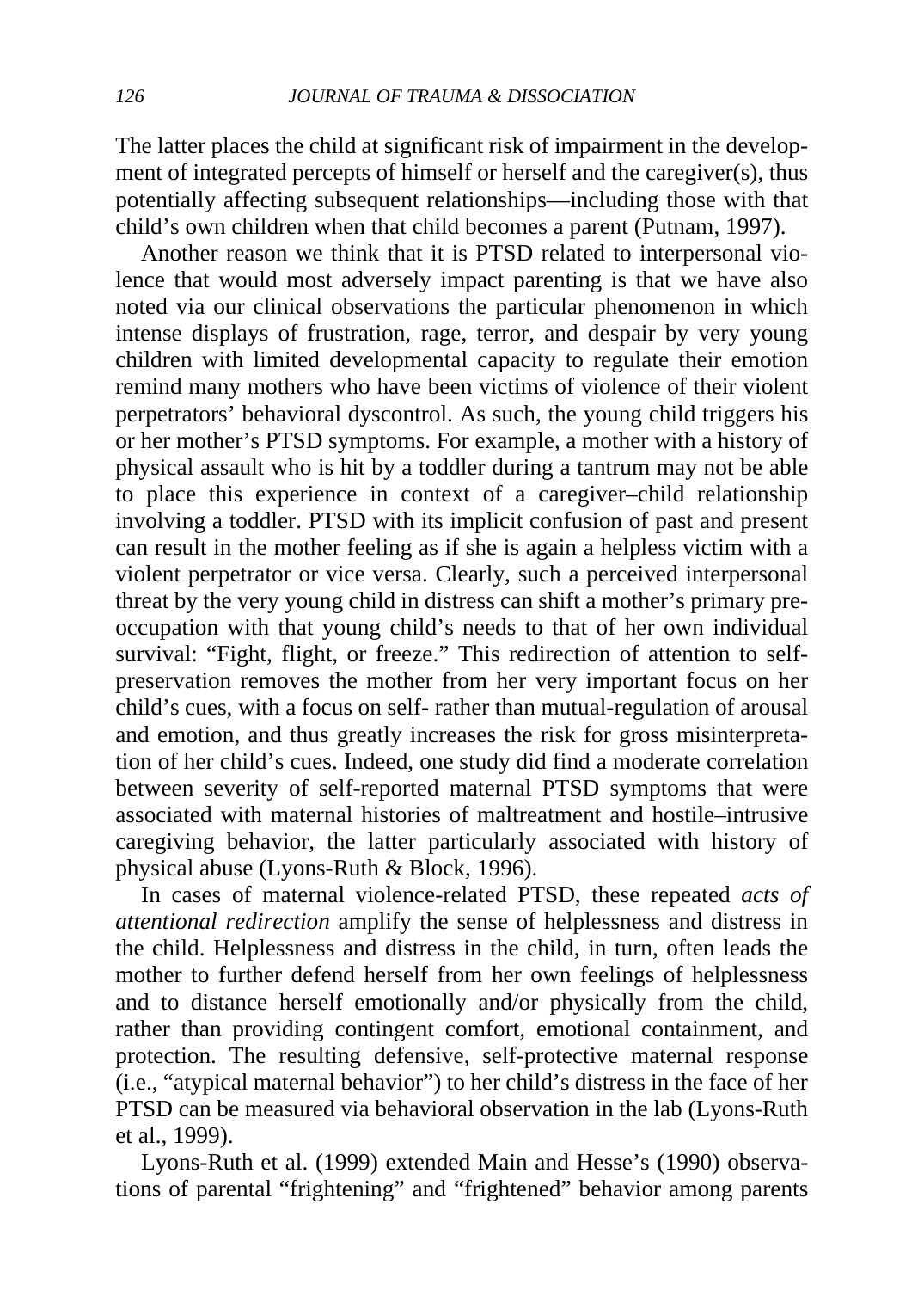of toddlers who displayed disorganized attachment behavior upon reunion following separation during the Strange Situation Paradigm. These parental behaviors were significantly associated both with maternal trauma history and with child insecure, disorganized attachment behavior (Lyons-Ruth & Block, 1996; Main & Hesse, 1990). Lyons-Ruth et al. described additional "atypical" caregiver behaviors that were posited as also being significantly associated with maternal trauma history and child disorganized attachment behavior; these included *affective communication errors* (i.e., maternal affective incongruence with child affect, particularly during child distress), *caregiver disorientation* (i.e., noncontingent, odd parental behavior that is frequently associated with dissociation), and *role reversal* (i.e., the parent assumes a childlike stance and/or submits to the child-as-authority). The measure that developed out of Lyons-Ruth et al.'s operationalized criteria for coding these behaviors as well as Main and Hesse's original frightening (renamed *hostile/intrusive*) and frightened (renamed *avoidant/withdrawn*) parental behaviors is described further below (see "Measures").

Women who have PTSD due solely to non-interpersonal causes (e.g., car accidents or natural disasters) would be less likely than victims of interpersonal trauma to display these types of atypical caregiving behaviors (Bryant, Mayou, Wiggs, Ehlers, & Stores, 2004; Kilic, Ozguven, & Sayil, 2003). This is because these behaviors are essentially thought to be related to impairment in social information processing directly relating to the caregiver's adverse interpersonal experiences that leads the traumatized caregiver to feel "threatened" by her own young child's behavior and mental states (Elwood, Williams, Olatunji, & Lohr, 2007; Schechter, 2003). We thus hypothesize not only that severity of maternal PTSD will be associated with nonbalanced, and particularly distorted, mental representations as we have already demonstrated (Schechter et al., 2005), but that *nonbalanced, distorted maternal mental representations and greater severity of maternal PTSD will also be significantly associated with atypical maternal behavior in the lab*.

Following in the tradition of the Adult Attachment Interview (George, Kaplan, & Main, 1985), which measures retrospectively the quality of adult mental representations of that adult's own caregiver(s) with respect to attachment, we developed two measures that measure the adult-as-parent's mental representations of his or her own child: the Parent Development Interview (PDI; Aber, Slade, Berger, Bresgi, & Kaplan, 1993) and the Working Model of the Child Interview (WMCI; Zeanah, Benoit, & Smyke, 1995–2000; Zeanah, Larrieu, Heller, & Valliere, 2000). Because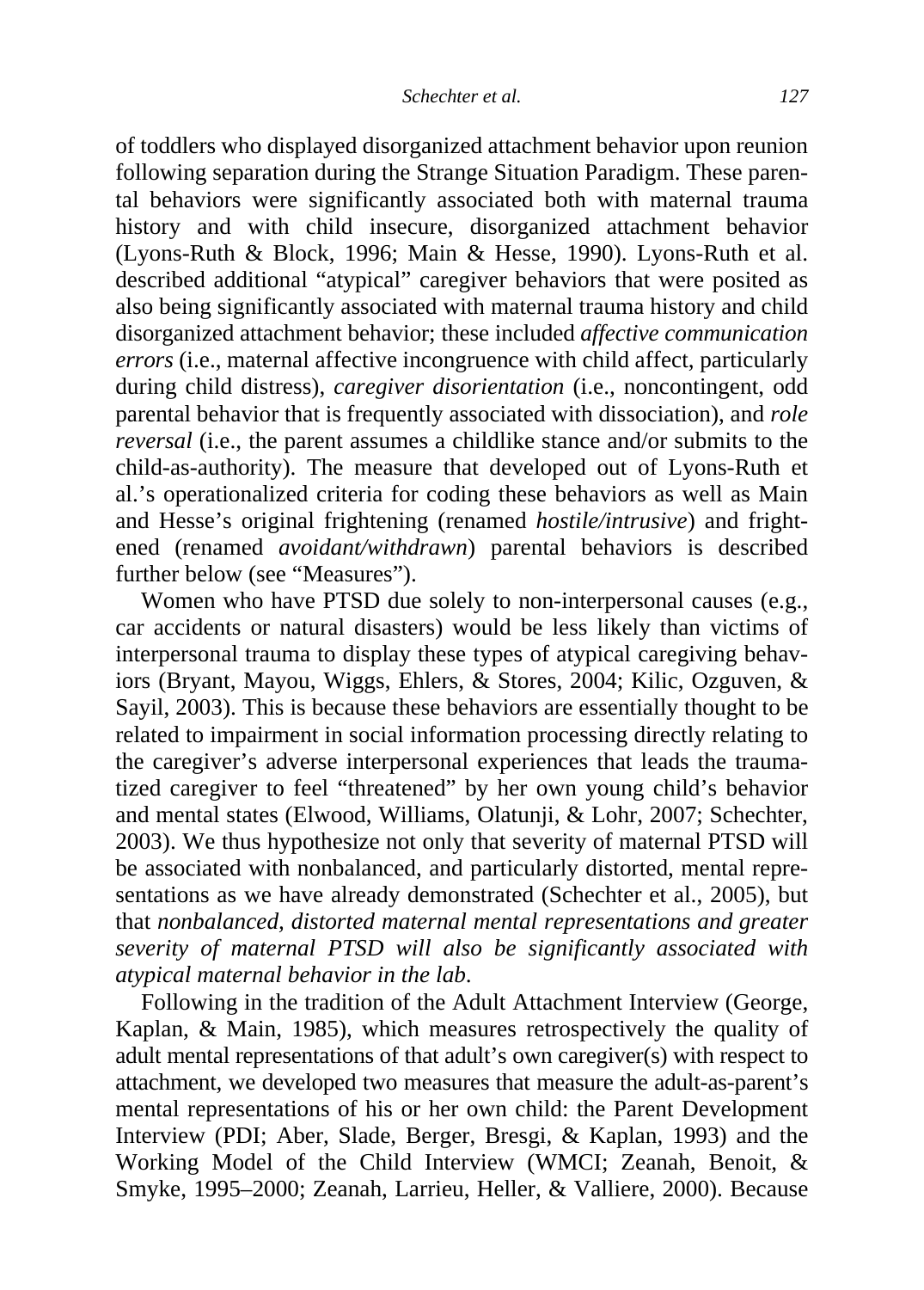of its history of application to high-risk samples, we chose the WMCI for this study. Coding of the WMCI results in an overall clinical classification of maternal mental representations of her child as either balanced or one of two "nonbalanced" categories: disengaged and distorted (Zeanah et al., 1995–2000).

Narratives classified as "balanced" include both positive and negative characteristics of the child's personality or the caregiver's relationship with the child. They convey a sense of the caregiver as deeply involved in the relationship with the child, as recognizing and valuing the child's individuality, as empathically appreciating the child's subjective experience, and as valuing the child and the relationship with the child. The mental representations are open to change and accommodate new information about the child and parenting. They also convey at least moderately rich details about the child and the caregiving experience (Zeanah et al., 2000).

Nonbalanced, "disengaged" mental representations are characterized by pervasive emotional distance or indifference toward the child. The topic of the child or caregiver's relationship with the child may be approached at a cognitive level and be remote from feelings and emotions. The significance or impact of parenting remains either emotionally unintegrated or dismissed as unimportant and noninfluential on the development of the child or the relationship with the parent (Benoit, Parker, & Zeanah, 1997).

Nonbalanced, "distorted" maternal mental representations are characterized by distortion of the mother's mental representation of her child and/or relationship with the child. The distortion may take one or more of the following forms: devaluing or excessively negative, self-referential, or role-reversed. Parents with distorted mental representations convey an impression of unrealistic expectations of their child, attribute malevolent intents to the child, or are grossly insensitive to the young child. Descriptions of the child may be highly incoherent in the sense of being confused, contradictory, or bizarre. Maternal narrative may indicate that she is preoccupied by angry affect or distracted by a particular aspect of her child that precludes an integrated representation. Her narrative may reflect that she is confused, anxious, or overwhelmed by the infant or self-involved. Much feeling is expressed about the child, but these emotions lack modulation and contextual meaning.

We hypothesize that maternal PTSD will be associated specifically with the distorted classification by virtue of this lack of modulation of negative affect and the maternal projection of power, threat, or otherwise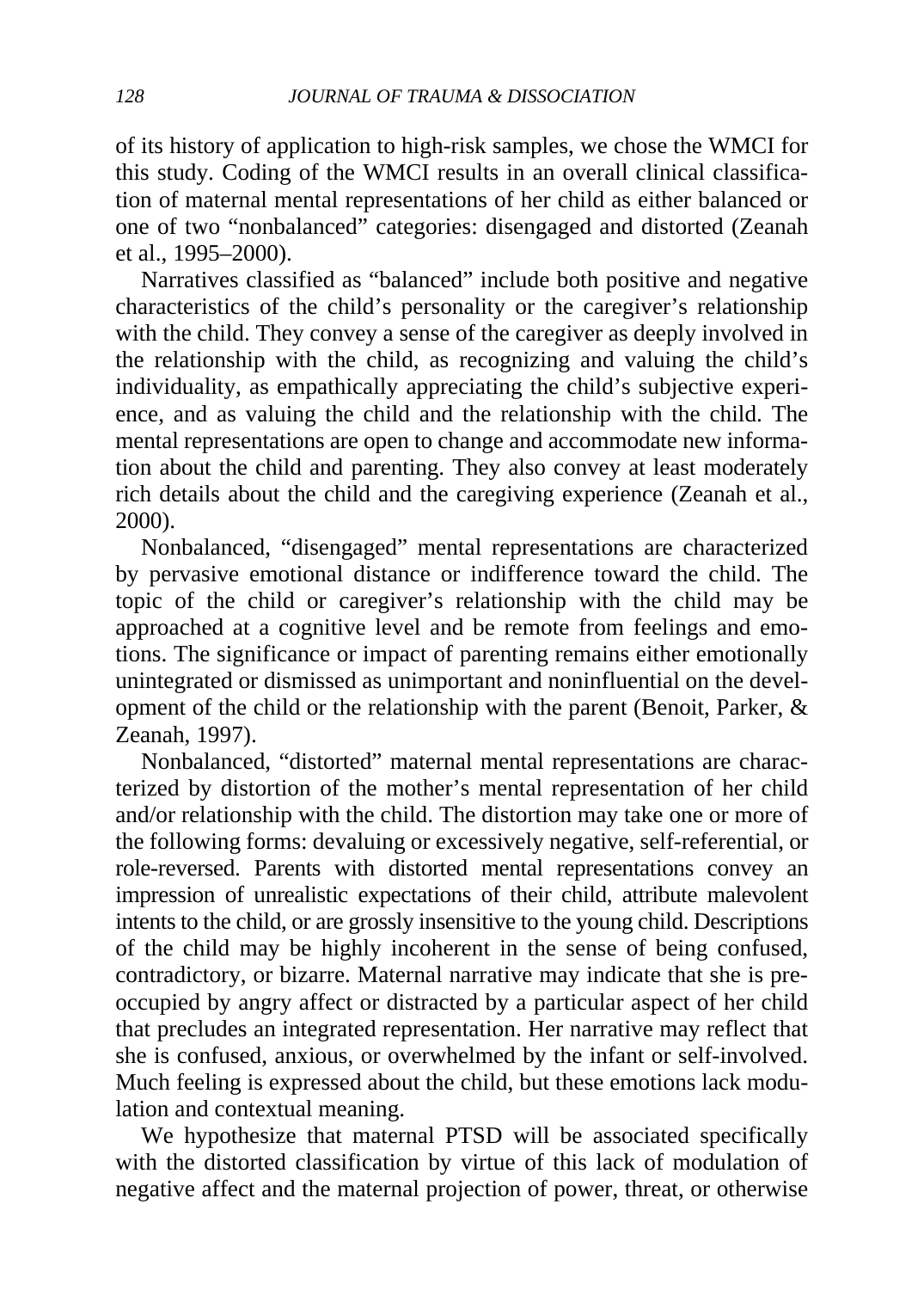developmentally inappropriate attributes onto the very young child. In the current coding scheme (Zeanah et al., 1995–2000), if elements of both disengaged and distorted classifications are present, the coder is instructed to rate the narrative as distorted. The distorted classification would correspond both to the "preoccupied" (i.e., preoccupied with past attachment relationships, with a predominant affect of anger and/or fear, yet consistent and organized as a strategy) and "unresolved" (i.e., characterized by a lack of a consistent, organized narrative strategy, thus often contradictory and confused/confusing) classifications on the Adult Attachment Interview (George et al., 1985). We think also that maternal PTSD and distorted mental representations of the child will be particularly disorganizing to maternal interactive behavior.

# *REFLECTIVE FUNCTIONING (RF) AS A FACILITATOR OF MUTUAL REGULATION?*

An important and measurable indicator of a history of maternal attachment security and subsequent caregiving sensitivity is that of maternal RF (Grienenberger, Kelly, & Slade, 2005). *Maternal RF* is the capacity to infer mental states in her child and in herself. Maternal RF has been found to predict infant attachment security (Fonagy et al., 2002), which in turn is related to prosocial behavior, successful academic functioning, and decreased anxiety (Lyons-Ruth et al., 1999). The capacity of the caregiver to consider and to contextualize her own thoughts and feelings as well as those of her child, and then to respond from a developmentally informed vantage point to her child's cues, is fundamentally supportive of emotional regulation (Fonagy et al., 2002).

We therefore wondered whether RF might counteract at least the dysregulating effects of maternal traumatization at the behavioral level. Indeed, although effects of maternal psychopathology were not taken into account, Grienenberger et al. (2005) showed that RF predicted greater caregiving sensitivity *as marked by less atypical maternal behavior* within a nonreferred lower middle-class sample. One goal of the present study was, therefore, to replicate and extend their findings and to explore the potential link between maternal PTSD, RF as an indicator of maternal attachment security, and maternal caregiving behavior within a violenceexposed sample.

Because we have already shown that maternal RF and severity of PTSD are associated with nonbalanced, distorted mental representations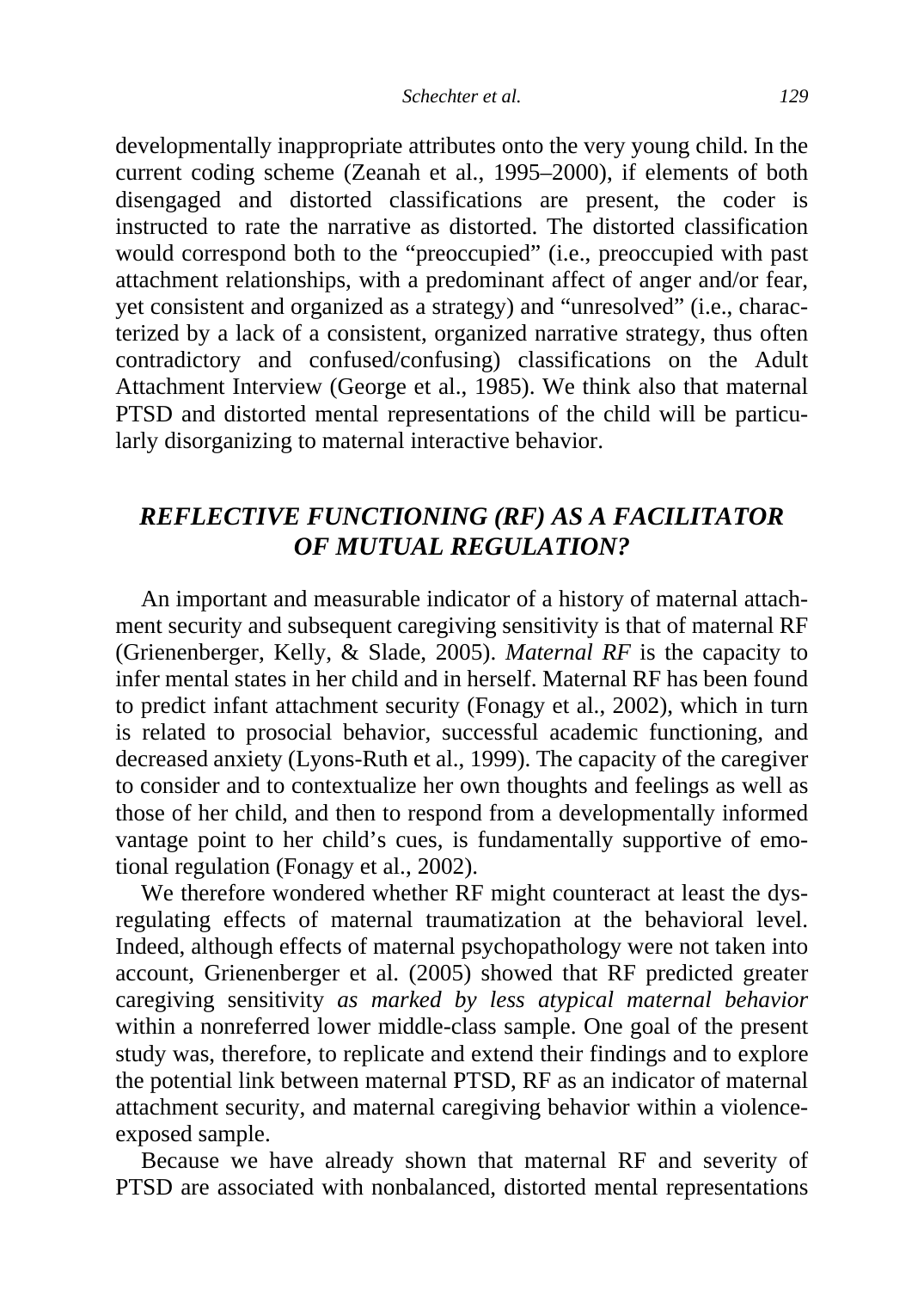(Schechter et al., 2005), in the present study we wanted to test the hypothesis that *lower levels of maternal RF will be significantly associated with atypical maternal behavior*.

#### *METHOD*

# *Participants*

Permission to conduct the study was obtained from the institutional review board at the Columbia University Medical Center Department of Psychiatry. Between January 2000 and December 2001, all biological mothers ( $N = 66$ ) and their children who were registered or presented for evaluation in the Infant-Family Service, a hospital-based mental health clinic for very young children (aged 0–5 years) and their families, were offered the opportunity to participate in the study. They were told that the purpose of the study was to understand what "made life more versus less stressful for mothers of very young children in the community."

Families were referred to this clinical service by medical and mental health professionals, day care centers, and community social service agencies who had concerns about potential for child abuse, neglect, or family violence. Entry criteria included a complaint by the mother or others involving concern about potential or actual violence or disruptive behavior in self, child, or other household member. Maternal diagnosis of PTSD was not an inclusion criterion. Women with active psychotic symptoms, who were substance abusers, or who were not the primary caregiver of their child for most of that child's life were excluded. Further exclusion and inclusion criteria have been described in a previous paper (Schechter et al., 2005). Mothers and children (aged 8–50 months) had to be physically and developmentally able and well enough to participate in a 20- to 30-min interactive play paradigm as determined by clinician assessment and clinical records.

Of those 66 contacted, 21 (32%) refused to participate, did not follow up in the clinic prior to signing informed consent, or were found to meet exclusion criteria. The other 45 mothers signed the consent form, out of which 1 caregiver disclosed that she was not the biological mother and 1 mother dropped out. The 43 remaining participant mothers shared in common a chief complaint involving violent, aggressive, or disruptive behavior of their preschool-age child or of another household member. Forty-one (95%) stated that they had had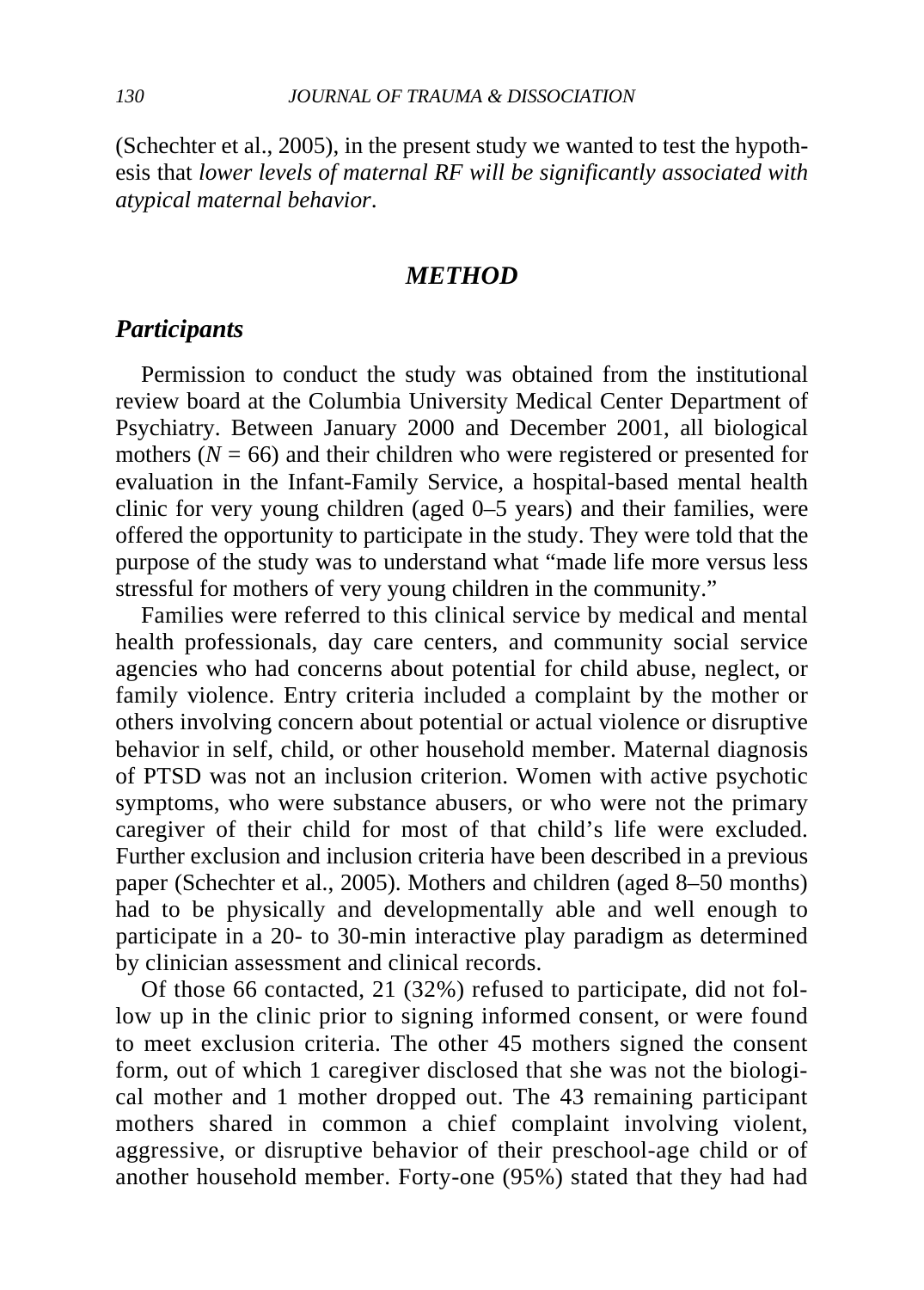exposure to interpersonal violent trauma themselves in childhood and/ or adulthood (physical and/or sexual abuse and/or domestic violence during childhood, and/or physical and/or sexual assault in adulthood). The history of prior interpersonal violent trauma in the lives of the remaining two mothers proved inconclusive, such that they were excluded from this study, leaving a remaining sample size of 41. Study participants were mothers ranging in age from 18 to 45 years, with a mean age of 29 years; their children were aged 8 to 50 months, with a mean age of 32 months.

Maternal life event measures used to select the sample included the Life Events Checklist (Johnson & McCutcheon, 1980) and the Brief Physical and Sexual Abuse Questionnaire (BPSAQ; Marshall et al., 1998). Both of these measures are described below. To be included in the study, a mother needed to have stated that she had had at least one experience of physical or sexual assault and/or family violence exposure at any point in her life on either or both of these two measures.

As many as 24 out of 41 mothers (59%) stated that their child was one of the three greatest stresses in their lives. Although mothers' clinical concerns were most often child related, approximately one fourth of cases presented with primary concerns about parental mental health, trauma, or severe stress.

In all, 28 mothers (68%) were on public assistance, 22 (54%) had less than a high school education, and 27 (67%) were single with children who did not have consistent, predictable contact with their biological fathers. The sample was 88% Hispanic, largely of Dominican origin, most of whom were immigrants (61%); 12% were African American. As the community surrounding the hospital is heavily Caribbean-Hispanic, participants were introduced to the study, given informed consent, and interviewed in either English or Spanish according to their preference. All research staff members were fluent in English and Spanish.

#### *Measures*

*Trauma measures.* A standard Demographic and Treatment History Questionnaire, consisting of 33 closed- and open-ended items, was developed for use in this study (Schechter et al., 2005). Several items probed for mental health treatment history for any reason and in any form (i.e., counseling; brief or long-term individual, family, or group psychotherapy; medication; day program; emergency room; inpatient hospitalization; substance abuse rehabilitation program).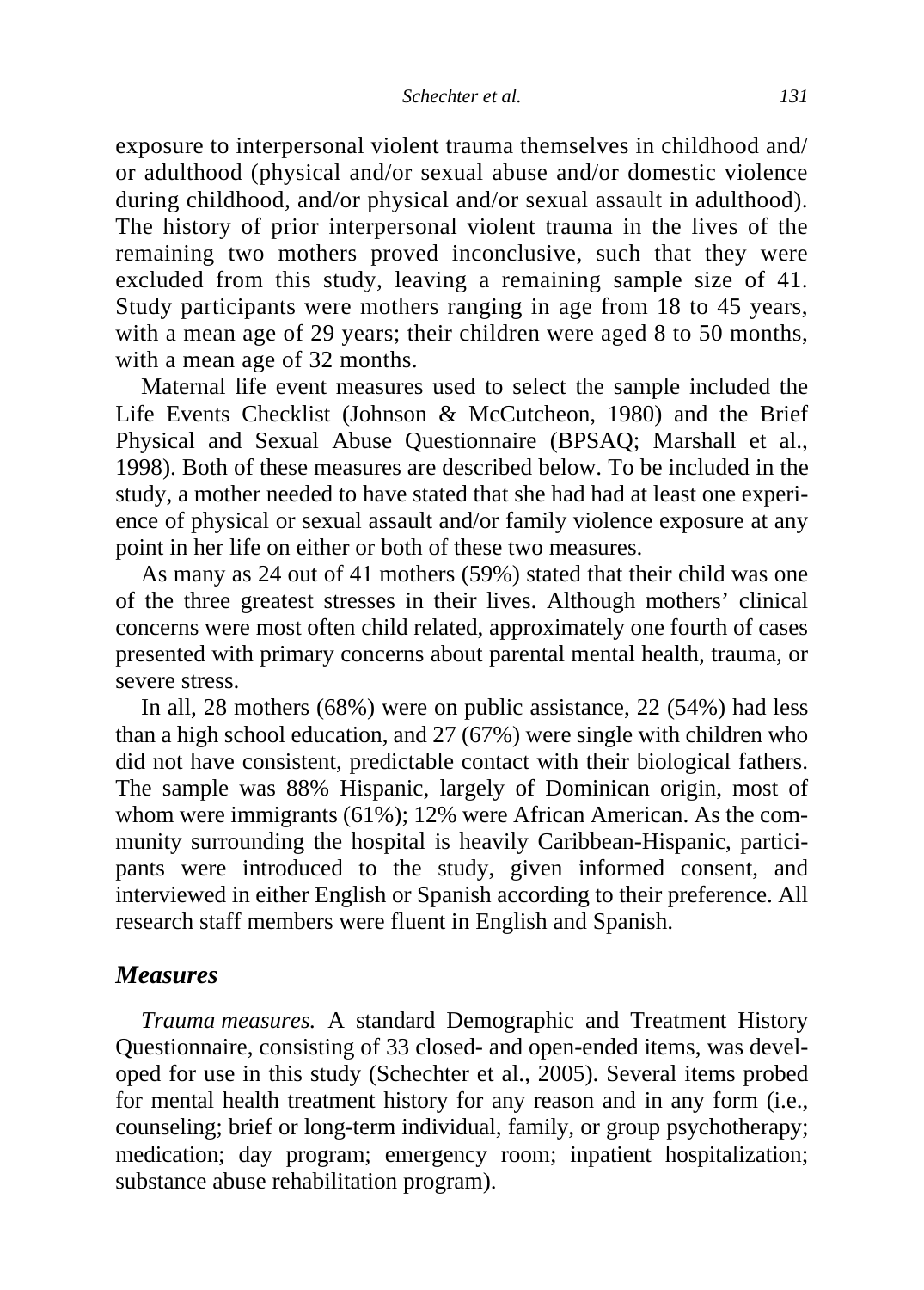The Life Events Checklist (Johnson & McCutcheon, 1980) is a 17-item checklist covering a range of potentially traumatogenic events from natural disasters to accidents, sudden losses to combat and interpersonal violent events. The BPSAQ (Marshall et al., 1998) was used in order to quantify the severity of maternal violent trauma history (Schechter et al., 2005). The measure has shown reliability in predicting clinician-rated PTSD in two separate studies (Marshall et al., 1998; Schechter et al., 2005).

As described in Schechter et al. (2005), violence-related PTSD was assessed by the clinician using the Structured Clinical Interview for the *Diagnostic and Statistical Manual of Mental Disorders* (4th ed.; SCID) PTSD Module with Chronology of Life Events (First, Spitzer, Gibbon, & Williams, 1995) in addition to the Posttraumatic Symptom Checklist—Short Version (PCL-S; Weathers et al., 1996), a self-report checklist for symptoms within the month prior to assessment. A participant was said to meet criteria for PTSD if (a) *Diagnostic and Statistical Manual of Mental Disorders* (4th ed.) criteria were met on the SCID using symptom counts: at least one Reexperiencing symptom, three Avoidance symptoms, and two Hyperarousal symptoms, plus duration and demonstrated impairment; and (b) the overall PCL-S score was 45 or greater within the month prior to assessment.

Severity of PTSD was measured by counting the number of symptoms endorsed on both the SCID PTSD Module and the PCL-S. Symptom count, having been shown to be a valid marker of severity of PTSD in previous studies (Marshall et al., 2001), was used so as to be able to render comparable clinician-rated symptoms (SCID) and self-reported symptoms (PCL-S) because the SCID does not include a measure of symptom severity. The correlation of symptom count to symptom severity on the PCL-S was robust  $(r = .88, p < .001)$ .

*Maternal mental representations.* The WMCI (Zeanah et al., 1995–2000) is a 1-hr semistructured interview that assesses caregivers' mental representations of their children's personality and their relationship with their children. It has been used with parents from pregnancy through child age of 5 years. All questionnaires and interviews including the WMCI were translated into Caribbean Spanish and back-translated. For the purposes of coding maternal perception, the interviews were videotaped and then rated along fifteen 5-point rating scales that included both content and qualitative dimensions, the latter encompassing formal organizational characteristics of the maternal narratives. The scale scores in addition to clinical impression informed the coding of the overall classification as either balanced or one of two nonbalanced categories (disengaged and distorted) as described above (Zeanah et al., 1995–2000).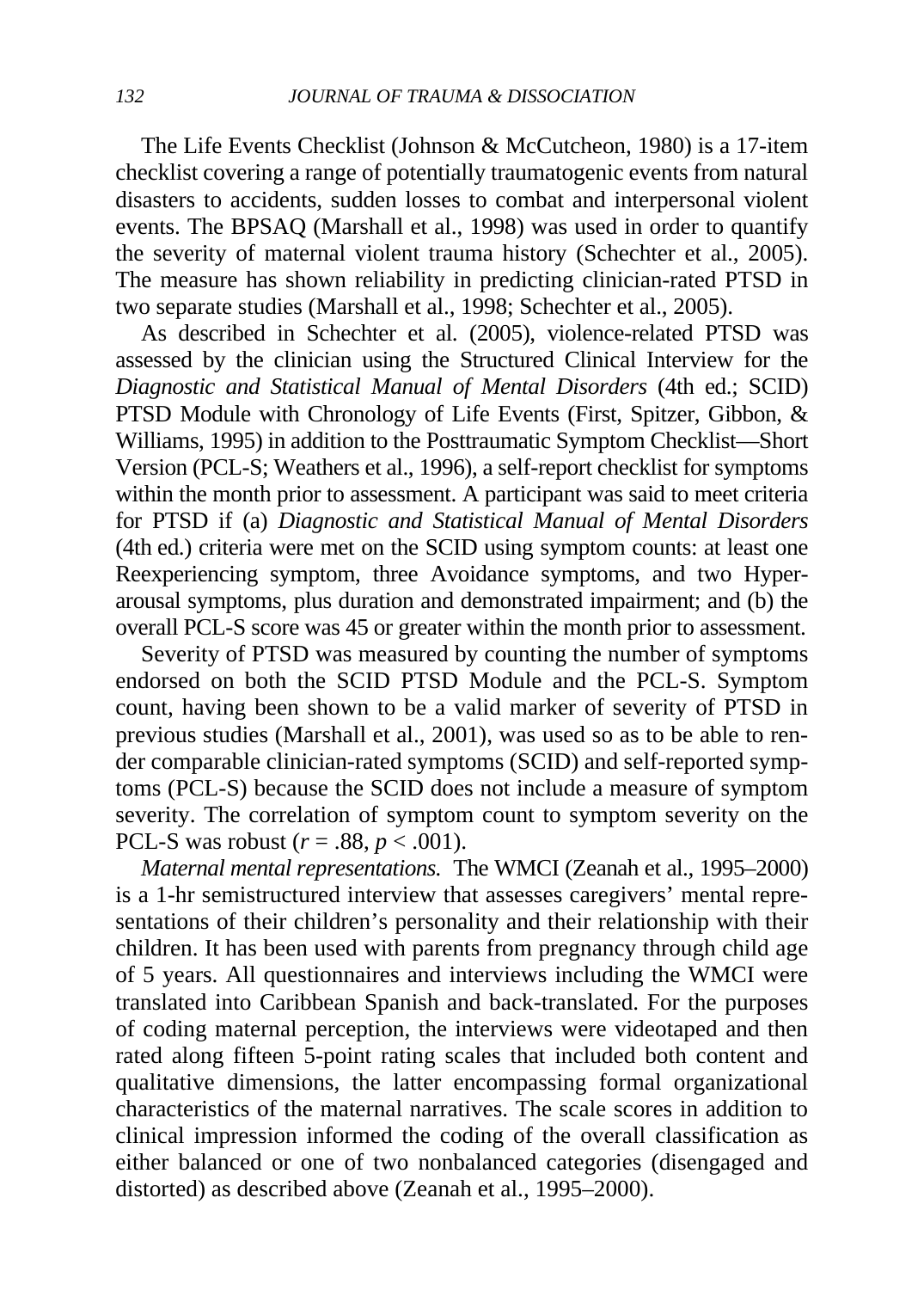In this study, both the primary coder (postdoctoral level clinician and researcher at an independent institution) and second expert coder (the primary author of the instrument) were naïve to the history of the participants. Scoring followed from viewings of the videotape, which is the current standard method for coding the WMCI (Rosenblum, Zeanah, McDonough, & Muzik, 2004). The second coder coded a randomly selected 10 tapes out of the 41 for interrater reliability on the overall classification of balanced, disengaged, or distorted ( $\kappa = 1$ ).

*Maternal RF.* Maternal RF was measured as described in Schechter et al. (2005), by coding narrative responses to the WMCI using the Reflective Functioning Scale by Fonagy et al. (1995) as adapted by Dr. Arietta Slade (Slade et al., 2005).

In consultation with Dr. Slade, we applied the parental RF coding system to the WMCI. WMCI item content was not altered, but additional probes or "demand questions" to elicit thinking about mental states were included to render the coding condition comparable to that of the PDI (see Grienenberger et al., 2005). For example, after the WMCI item "What of your child's behavior is most difficult for you to manage?," which is followed by the question "Why do you think that he does that?," we added the probe "What do you think was going on in his mind?" An example of a response consistent with low RF was the following mother's response to that probe: "I don't know. He's just like his father." By contrast, the following mother's response was consistent with high RF: "I can't be sure ... but I think that he feels scared when I leave and so he holds on to me and cries. That makes me feel so guilty that I have trouble leaving."

To code the WMCI items with responses to preexisting or added demand questions for RF, a coauthor of the RF coding system for the PDI transcribed and coded 20 to 30 min of videotaped WMCI responses to four items (i.e., WMCI Items 4, 5, 7, and 11). These particular items were selected from the WMCI because they probed for the mother's thinking about her child's thoughts, feelings, and intentions rather than for descriptions (i.e., content items). The RF coder, who was different from the two coders who coded mental representations on the WMCI, was naïve to any information about the mother–child dyads except for the child's age. Although adaptation of the Fonagy et al. (1995) coding scheme by Slade et al. (2005) for use with the selected set of WMCI items was not validated against the existing version of the PDI (Aber et al., 1993), the approach taken in the present study is common practice in research that involves labor-intensive coding of narrative and observational measures. Moreover, the primary RF coder, himself a coauthor of the adaptation of the RF coding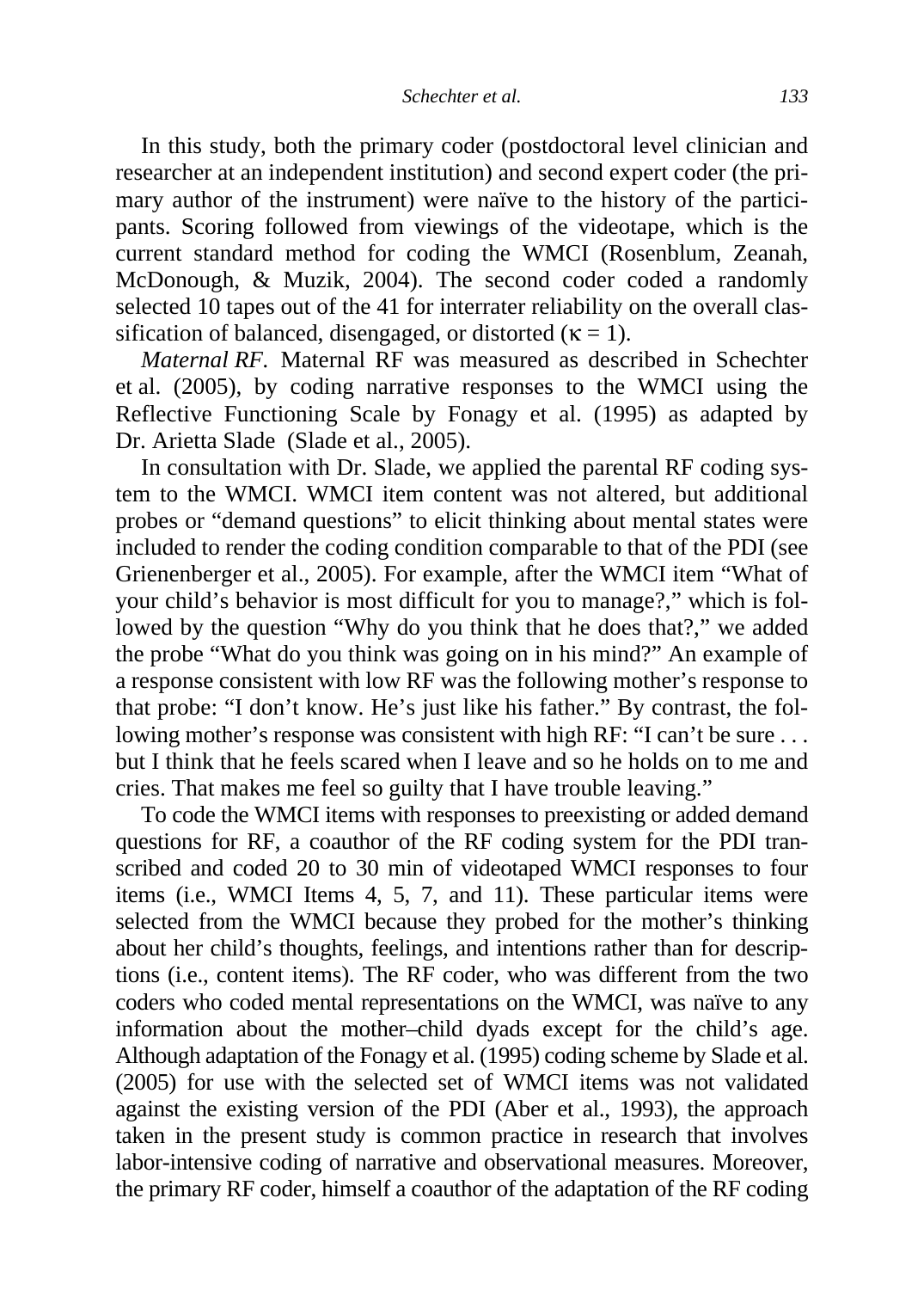scheme used to code parental mental representation measures (Grienenberger et al., 2005), and Dr. Slade, the primary author of the coding scheme, established reliability on the RF coding of the WMCI version that was used in this study prior to the primary coder's proceeding to code RF for the whole sample.

*Observed caregiving behavior (laboratory measure).* Lyons-Ruth et al. (1999) developed the Atypical Maternal Behavior Instrument for Assessment and Classification, or AMBIANCE, a measure of atypical maternal behavior measured in a structured laboratory setting. The AMBIANCE measures five dimensions of caregiving behavior described earlier in this paper: affective communication errors, avoidance/withdrawal, disorientation, hostility/intrusiveness, and role reversal. These caregiving behaviors as measured by the AMBIANCE were significantly associated with insecure, disorganized attachment classification of children in the Strange Situation (Goldberg, Benoit, Blokland, & Madigan, 2003). For a similar sample of low-income mothers, level of "disrupted affective communication," or overall AMBIANCE score, was found to be highly reliable among raters (intraclass correlation coefficient  $[ICC] = 0.93$ ), as was the categorical "disrupted" versus "nondisrupted" measure ( $\kappa = 0.73$ ).

In this study, both the criterion coder and reliability coder were naïve to any information about the participants beyond the age of the child. Scoring followed from multiple viewings of the videotape that took into account verbalizations by the caregiver and child, which is the current standard method for coding the AMBIANCE. The second coder coded a randomly selected 5 tapes out of the 41 for interrater reliability (ICC  $= 1$ ) overall continuous score;  $ICC = .74$  and .76 for respective dimensions of withdrawal and hostile–intrusiveness/negativity). The coders coded approximately 20 min of videotape: both a 10-min segment of free play plus two separation–reunion segments.

They coded maternal behavior in these segments continuously along five dimensions: affective communication (i.e., contradictory signaling to child and inappropriate responding to child cues), role/boundary confusion (i.e., role reversal, treating child as sexual or spousal partner), disorientation (i.e., appears confused or frightened by child, appears generally disorganized or disoriented), hostile–intrusiveness/negativity (i.e., physically intrusive or frightening, verbally intrusive or frightening, inappropriately attributes negative feelings or motivation to child, exerts control with objects), and withdrawal (i.e., avoidant, creates physical distance from child, uses words to distance self from child, contradicts cues suggesting proximity seeking). These five dimensions plus clinical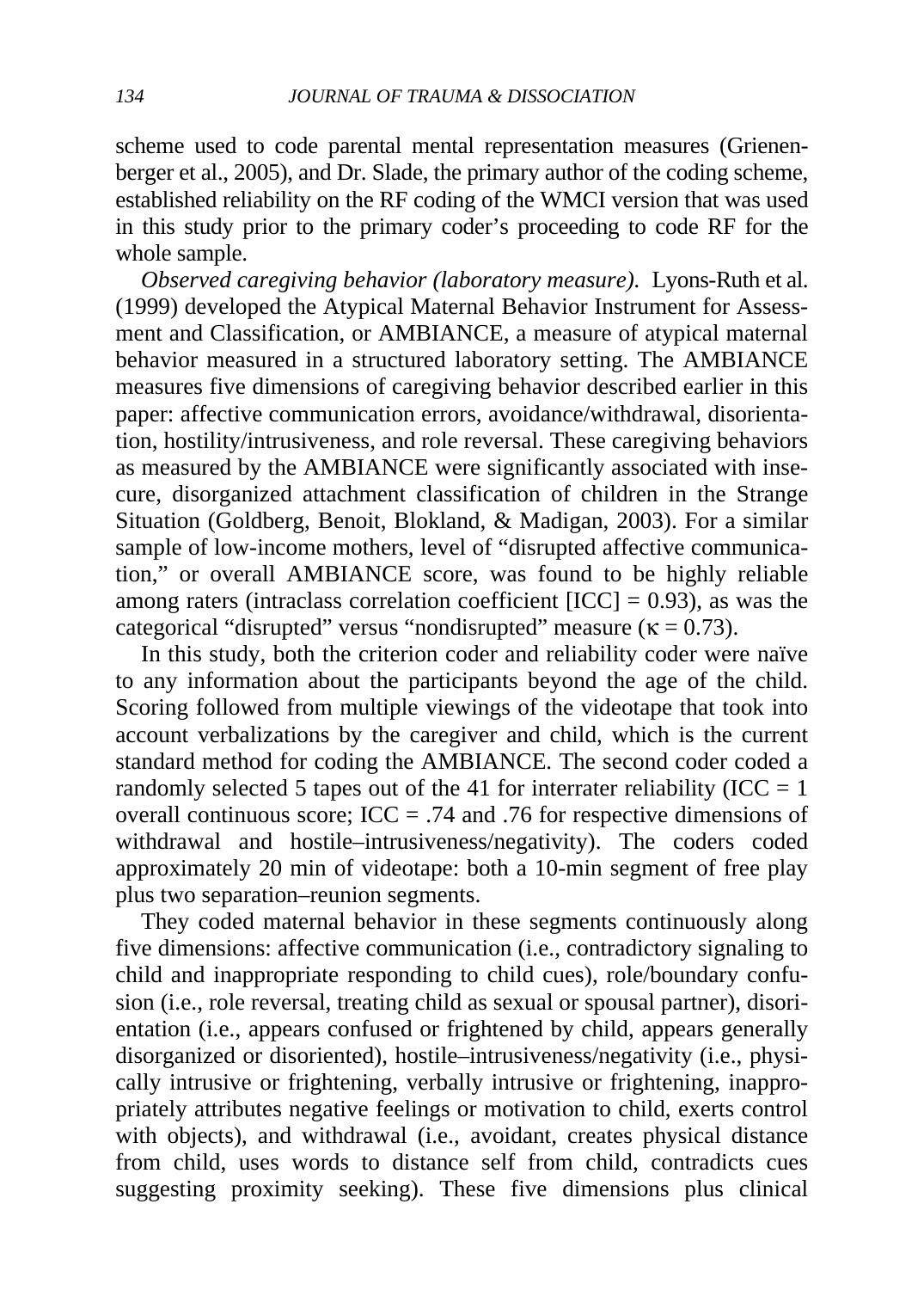impression informed the overall score on a 7-point scale with 1 being *least atypical* and 7 being *most atypical*. The frequency of events meeting criteria for each of the subscales was additionally tabulated by the primary coder only and entered into the database for additional qualitative comparisons.

# *Procedures*

The protocol consisted of two 2-hr videotaped visits. During the initial visit, following a clinical and treatment history interview, mothers were administered an abbreviated version of the WMCI that included Items 2, 3, 4, 5, 6, 7, and 11. Following the WMCI, the Life Events Questionnaire, the BPSAQ, and the SCID PTSD Module were administered. During the second visit, approximately 1 to 2 weeks later, mothers and children were observed (a) playing together as they would at home using a range of toys provided (10 min), (b) separating and reuniting, (c) cleaning up the play area, and (d) engaging in a challenging structured activity such as building a tower (toddlers) or doing a puzzle (preschoolers). The AMBIANCE was coded from the videotaped observations of this laboratory observation procedure.

*Data analysis.* Analysis of variance followed by Cohen's *d* (unadjusted) and multiple linear regression models (adjusted) were estimated to test differences for maternal behavior as measured by the AMBIANCE among the three WMCI categories. Adequacy of the models was judged by *R*-square. Analyses were done to test our a priori hypotheses to single out the Distorted category from the other two categories. The AMBIANCE was regressed on WMCI and pertinent demographic factors: maternal and child age, number of years of maternal education, household income, and history of mental health treatment for any reason and of any variety. These particular demographic variables were selected because of the concern that these particular variables might influence quality of maternal mental representations and/or behavior.

*Sample characteristics demonstrated risk and high morbidity.* All 41 mothers stated on the BPSAQ that they had had exposure to interpersonal violent trauma themselves in childhood (i.e., prior to age 16) as victim and/or witness. In addition, 29 of the 41 mothers (71%) stated that they had experienced violent trauma also during adulthood (i.e., after age 16). Trauma severity score was derived from the BPSAQ: Out of a possible score range of 0 to 38, the sample range was 3 to 32 ( $M =$ 15.6,  $SD = 7.3$ ). This mean score suggested that half of the sample had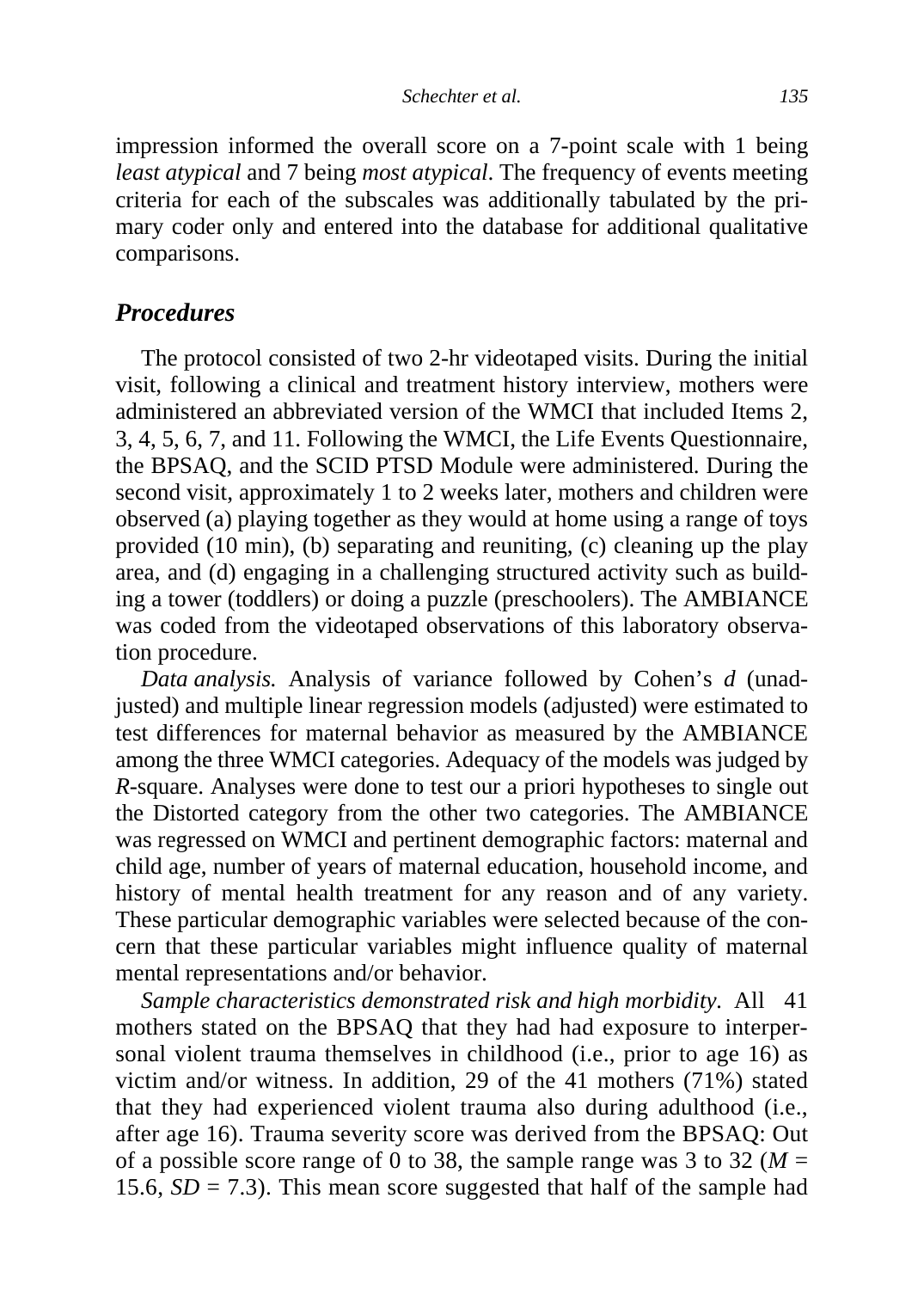experienced two or more forms of maltreatment during childhood (Schechter et al., 2005).

There were additional risk indicators during their adult years: Fifteen mothers (37%) filed for restraining orders during their adult life and a similar number (16, or 39%) had a history of investigation by child protective services. Sixteen (39%) disclosed their own history of violent behavior, whereas 14 (34%) disclosed a history of suicide attempts. Despite this high level of risk and expected psychiatric morbidity, only 14 of the 41 mothers (34%) had ever been in psychotherapy of any kind prior to the study.

According to the PCL-S and SCID PTSD Module, the rate of current PTSD related to interpersonal violent trauma only was 44%. Using the PCL-S as a continuous measure, we found that, out of a possible range of 17 to 85, the range in the sample was 17 to 82 ( $M = 36$ ,  $SD = 17$ ). It has been shown that 94% of individuals with PCL-S scores greater than 44 are in the diagnostic range (Ventureyra, Yao, Cottraux, Note, & de Mey-Guillard, 2002). Scoring the PCL-S by number of symptoms endorsed, we found that, out of a possible range of 0 to 17, the range in the sample was 0 to 17 ( $M = 9$ ,  $SD = 5.4$ ).

The rate of lifetime PTSD according to the SCID PTSD Module was 90% ( $n = 37/41$ ), with the remaining 10% ( $n = 4/41$ ) suffering from clinically significant subthreshold symptoms. These rates would be unusually high were it not for the fact that the sample consisted of parents and young children referred for concerns related to violence and maltreatment risk. Out of a possible range of 0 to 17, the sample range for lifetime PTSD severity as marked by the number of endorsed symptoms was 8 to  $15 (M = 13, SD = 2.4).$ 

RF varied in a relatively narrow range. Although the possible score range was 0 to 9, the sample range was 0 to 5 ( $M = 3.3$ ,  $SD = 1.3$ ). This mean of 3 suggests that on the average, mothers in this sample were generally able to label affects in their children and/or themselves (e.g., "My child had a tantrum. He was angry," which would receive an item score of 3; vs. "My child had a tantrum. He is an evil one," which would receive an item score of 1). Yet mothers with overall RF of 3 would not show evidence of being able to regularly link affects as motivations for action in self or other (e.g., item score of 5: "He was angry that I took his toy away and so he had a tantrum") or to mental states in other (e.g., item score of 7: "He saw that I was anxious and rushed. When I turned away to go out, he threw an angry tantrum to get me perhaps to turn back to him again.").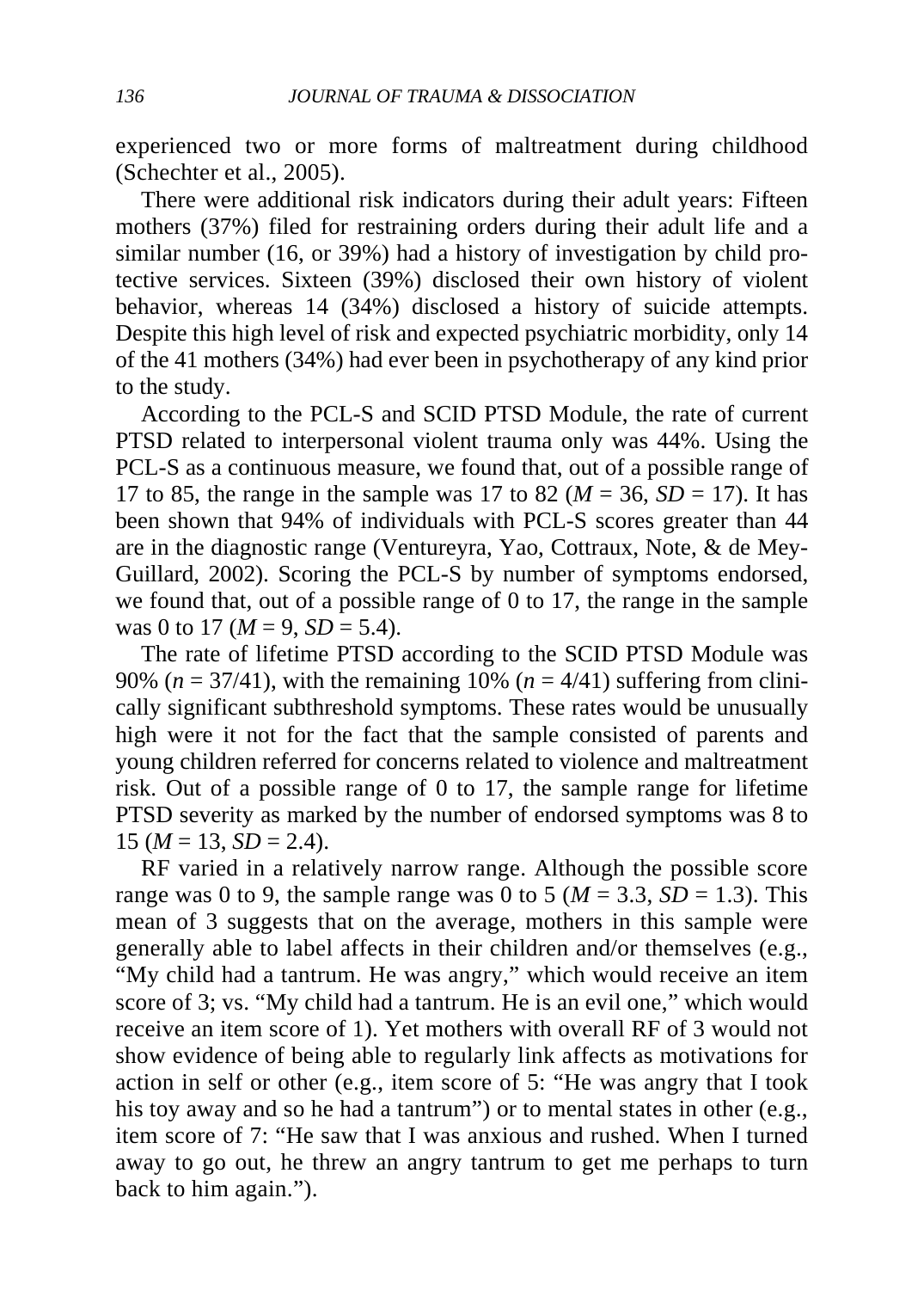# *RESULTS*

## *Background Variables*

Via logistic regression, we first examined five possible demographic factors that could influence maternal mental representations on the WMCI: maternal age, child age, child gender, maternal education, and maternal history of prior mental health treatment (individual, group, family, or parent/child, with or without medication). Each was unrelated to the WMCI category.

The same five demographic factors were considered via multiple linear regression with respect to maternal behavior in terms of the AMBIANCE scores. Whereas maternal age, child age, child gender, and maternal education were unrelated to AMBIANCE scores, history of mental health treatment (i.e., any encounter with mental health professionals involving three or more outpatient visits or an inpatient admission) was significantly associated with lower AMBIANCE scores. The mean AMBIANCE score for mothers with no history of mental health treatment was  $5.44$  (*SD* = 0.96), and with a history of mental health treatment, 4.56 ( $SD = 1.58$ ),  $F(1, 39) = 4.42$ ,  $p = .04$ .

### *Main Hypotheses*

To address the hypothesis that nonbalanced, particularly distorted maternal mental representations would be associated with atypical maternal behavior, we performed an analysis of variance that compared the mean level of atypical maternal behavior for mothers across nonbalanced and balanced WMCI classifications. We found a significant relationship  $(p \leq .05)$ , as shown in greater detail in Table 1.

The analysis depicted in Table 1 was preceded by examining frequencies and distributions of the WMCI and the AMBIANCE: For maternal perception based on WMCI classifications, 7 (17%) mothers were in the balanced category and 34 (83%) in the nonbalanced category. Among mothers in the nonbalanced category, 10 (24%) were classified as disengaged and 24 (59%) were classified as distorted.

On the AMBIANCE, 30 out of 41 (76%) scored 5 or higher, indicating the categorical status of disrupted communication. The mean for the sample was 4.9 ( $SD = 1.43$ ), range = 6, minimum = 1 (two mothers),  $maximum = 7$  (one mother).

Analyses of variance as depicted in Table 1 showed that the WMCI classification was associated with significant differences in the mean degree to which mothers displayed atypical maternal behavior on the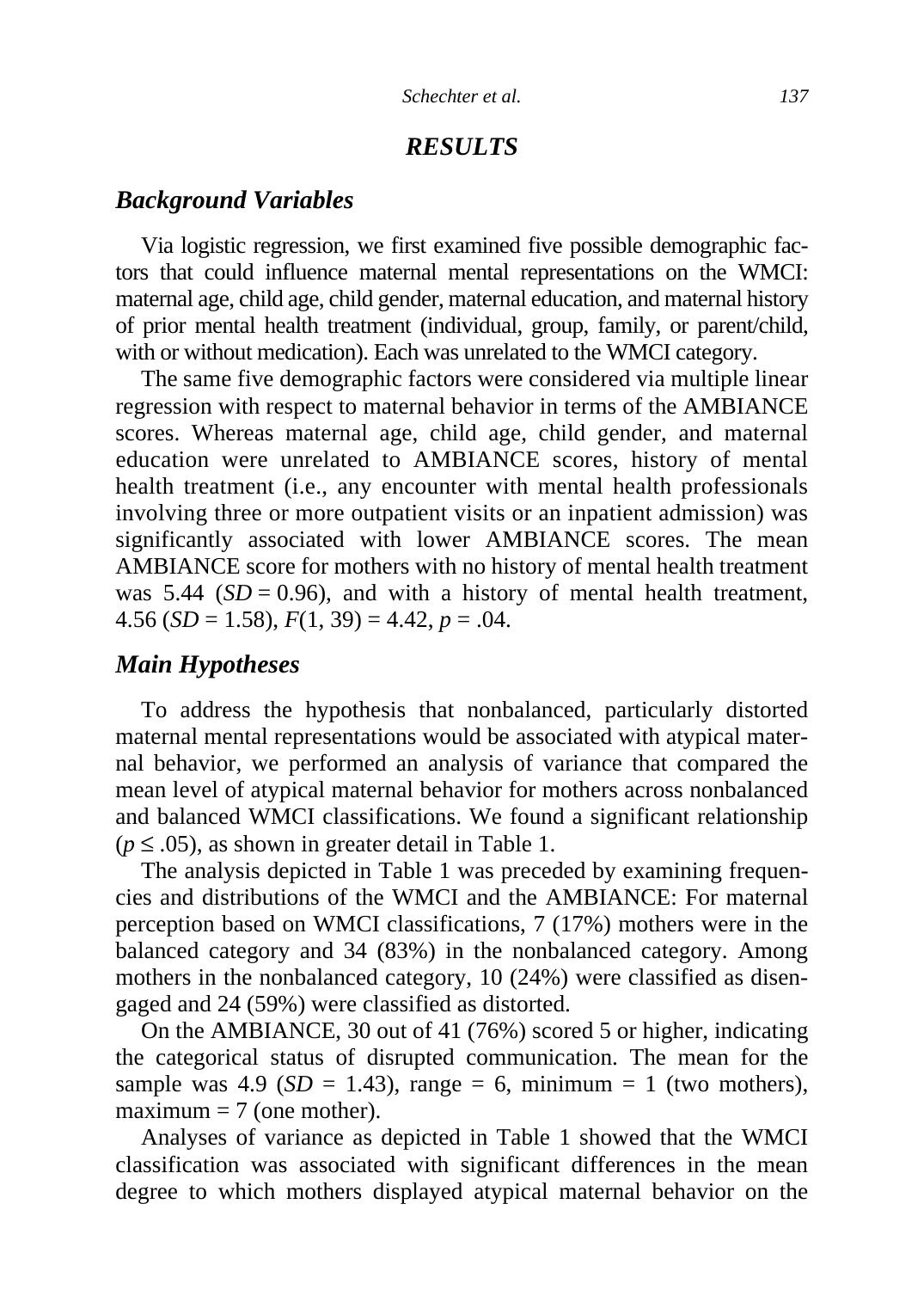| <b>WMCI Classification</b>                                             | <b>AMBIANCE</b>                                              |              |           |  |
|------------------------------------------------------------------------|--------------------------------------------------------------|--------------|-----------|--|
|                                                                        | N                                                            | M            | SD        |  |
| Balanced                                                               | $\overline{7}$                                               | 3.71         | 1.98      |  |
| Disengaged                                                             | 10                                                           | 4.80<br>5.15 | 1.62      |  |
| <b>Distorted</b>                                                       | 24                                                           |              | 1.18      |  |
| All WMCI Groups                                                        | 41                                                           | 4.90         | 1.43      |  |
|                                                                        | ANOVA for AMBIANCE                                           |              |           |  |
|                                                                        | df                                                           | F            | р         |  |
| All WMCI Groups                                                        | 2,38                                                         | 3.81         | 0.03      |  |
|                                                                        | ANOVA for AMBIANCE Contrasting<br><b>WMCI Classification</b> |              |           |  |
|                                                                        | t                                                            | р            | Cohen's d |  |
| Balanced-Nonbalanced<br>(i.e., Balanced vs. Distorted +<br>Disengaged) | $2.36$ (df = 38)                                             | .02          | 1.01      |  |
| Distorted-Balanced                                                     | $2.75$ (df = 39)                                             | .009         | 1.20      |  |
|                                                                        |                                                              |              |           |  |
| Balanced-Disengaged                                                    | $-1.65$ (df = 39)                                            | .11          | $-0.81$   |  |
| Disengaged-Distorted                                                   | $-0.98$ (df = 39)                                            | .34          | $-0.37$   |  |

#### TABLE 1. AMBIANCE and WMCI classification.

*Notes:* AMBIANCE = Atypical Maternal Behavior Instrument for Assessment and Classification; WMCI = Working Model of the Child Interview; ANOVA = analysis of variance.

AMBIANCE. These mean differences were at the threshold of the disrupted versus nondisrupted maternal behavior cutoff (score of 4 and below vs. 5 and above) on the AMBIANCE.

Both nonbalanced classifications on the WMCI had significantly higher mean AMBIANCE scores than the balanced classifications. Balanced versus nonbalanced (i.e., distorted and disengaged) classification groups had significant differences in their caregiving behavior, with large effect sizes (Cohen's *d*). These significant differences were accounted for by the relationship of the balanced classification to the distorted one. Of note, there was no significant difference between the disengaged classification and the distorted one, or the balanced one, at this level of analysis.

Post hoc analyses showed additionally that, when looking at the dimensional subscales of the AMBIANCE across this sample exposed to interpersonal violence, the mean frequency of hostile–intrusiveness/negativity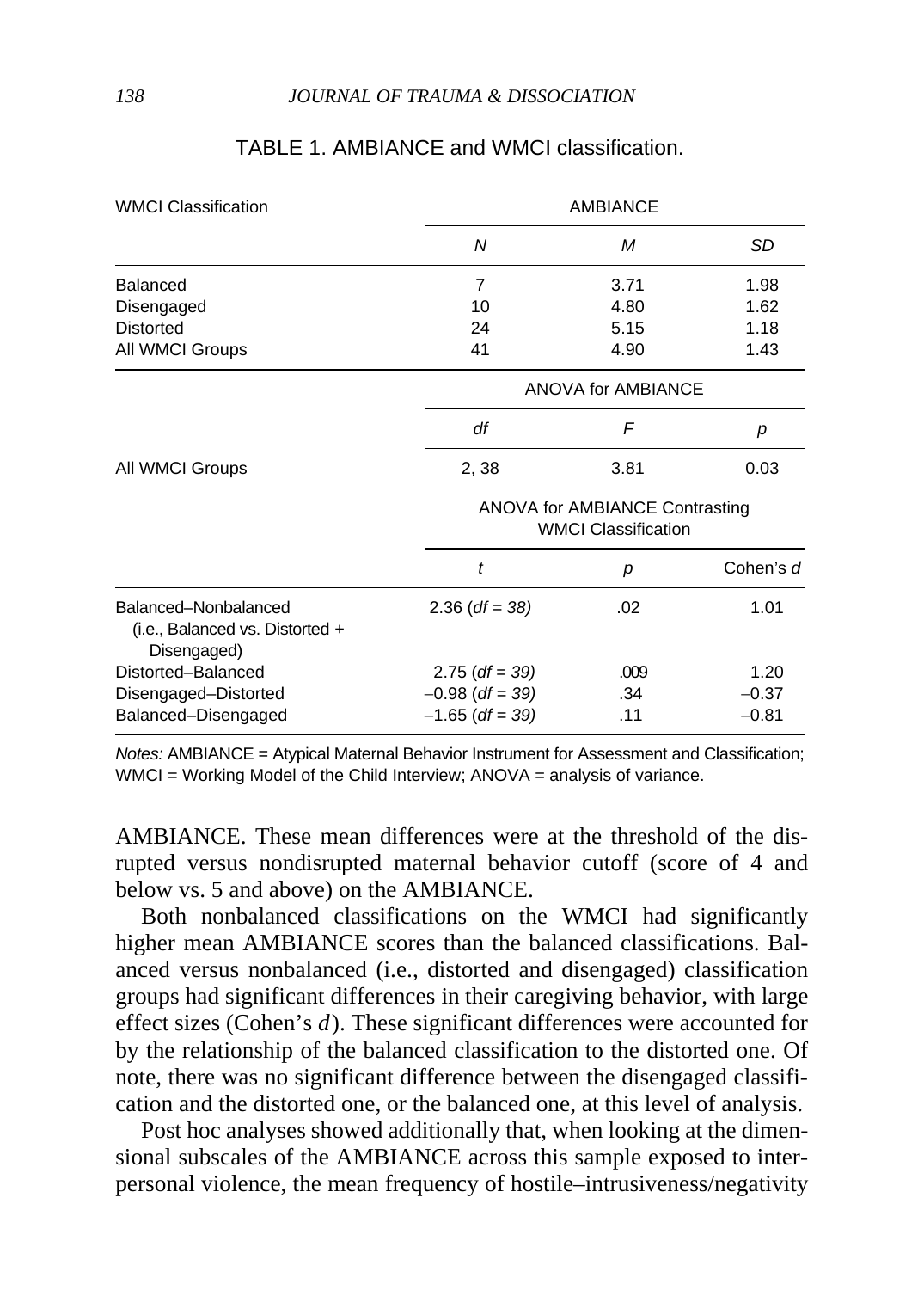was significantly higher among mothers with the distorted WMCI classification than among mothers with either balanced or disengaged WMCI classifications,  $F(1, 40) = 7.10$ ,  $p = .01$ . Similarly, the mean frequency of disorientation/frightened behavior was higher at a trend level of significance,  $F(1,40) = 3.80$ ,  $p = .06$ , among the distorted WMCI classification group than either the disengaged or the balanced groups.

A linear regression model was applied to determine the predictive value of WMCI classification with respect to AMBIANCE overall scores. As depicted in Table 2, results showed that balanced perception accounted for 16% of the variance in AMBIANCE scores. Adjusting for maternal treatment history as a dichotomous independent variable did not significantly impact the multiple regression model. Moreover, adjusting for maternal PTSD and/or the degree of interpersonal violent trauma exposure did not significantly impact the model.

When we tested that the remaining two hypotheses that (a) lower levels of maternal RF and (b) greater maternal PTSD severity would be associated with greater atypical maternal behavior, we found no significant relationships between either of these variables and the level of disrupted communication on the AMBIANCE  $(p > .4)$ .

That being said, we did find that as much as 76% of the overall clinical sample manifested atypical maternal behavior in the disrupted affective communication range (greater than or equal to 5 on an overall scale of disrupted communication ranging from 1 to 7), indicating the need for a non-PTSD control group. The possible score range and the sample range were 1 to 7 ( $M = 4.83$ ,  $SD = 1.43$ ). The mean frequencies of behaviors across the five subscales were as follows: affective communication = 15.71 (*SD*  $= 13.43$ ), role/boundary confusion  $= 14.88$  (*SD*  $= 13.78$ ), disorientation  $=$ −6.02 (*SD* = 6.84), hostile–intrusiveness/negativity = 20.43 (*SD* = 13.36), withdrawal  $= 20.43$  (*SD*  $= 1.06$ ). The frequency of withdrawal (i.e., avoidant

| TABLE 2. AMBIANCE as predicted by maternal balanced WMCI with and |  |  |
|-------------------------------------------------------------------|--|--|
| without adjustment for treatment history.                         |  |  |

| Variable                                                      | $R^2$ |      | Significance |      | Significance |
|---------------------------------------------------------------|-------|------|--------------|------|--------------|
| <b>Balanced WMCI Only</b>                                     | 0.16  | 7.40 | .01          | 0.40 | .01          |
| <b>Balanced WMCI Adjusted for</b><br><b>Treatment History</b> | 0.20  | 4.60 | .02          | 0.36 | .02          |

*Notes:* AMBIANCE = Atypical Maternal Behavior Instrument for Assessment and Classification; WMCI = Working Model of the Child Interview.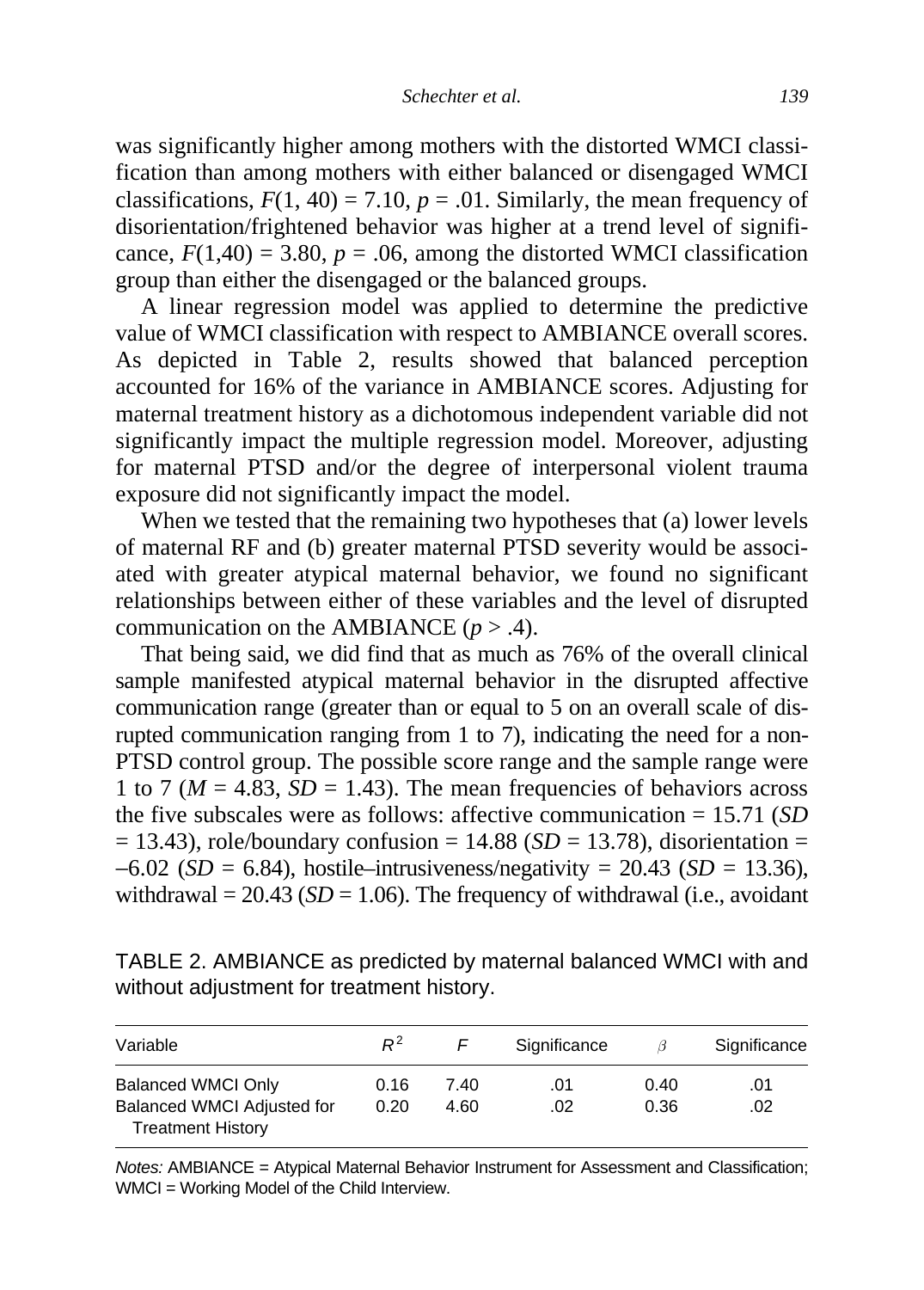maternal behaviors) on the AMBIANCE subscales was positively correlated with the number of maternal PTSD symptoms  $(r = .37; p = .04)$ . The other four subscales (i.e., affective communication errors, role/boundary confusion, disorientation, and intrusiveness) were not significantly associated with maternal PTSD.

#### *DISCUSSION*

We found that nonbalanced maternal mental representations on the WMCI were significantly associated with more atypical, noncontingent maternal behavior as measured by the AMBIANCE. Mothers classified as having distorted mental representations on the WMCI had significantly higher levels of atypical behavior than those mothers with balanced mental representations, as was hypothesized. The quality of maternal behavior associated with those distorted mental representations was noted as primarily hostile–intrusive/negative or frightening and, to a lesser degree, frightened. Given the relationship between maternal distorted, negative mental representations, and atypical maternal behavior, we can also revisit the previous findings and understand that the degree of maternal avoidance of the child's proximity seeking (i.e., mother appearing withdrawn and inhibited on reunion) that was moderately correlated with the severity of maternal PTSD may be seen as another aspect of frightened behavior on the part of the caregiver (Lyons-Ruth et al., 1999). These characteristics of the clinical sample reported here are consistent with intergenerational transmission of interpersonal violent trauma to which the mothers had been exposed.

The results of this study thus suggest that a mother's mental representations of her child may well exert a regulatory effect on her interactive behavior with her child. As we have shown, greater severity of maternal PTSD related to interpersonal violence is associated with distorted maternal mental representations, and greater RF is associated with balanced and integrated maternal mental representations of her child (Schechter et al., 2005). It is thus possible that maternal mental representations of her child may mediate the effect of proximal "hidden regulators" of maternal behavior (Hofer, 1984).

Within the nonbalanced category, the difference between mothers classified as having distorted versus disengaged mental representations with respect to levels of atypical maternal behavior was not statistically significant at this level of analysis. That being said, because post hoc analyses suggested that the intrusiveness and withdrawal AMBIANCE subscales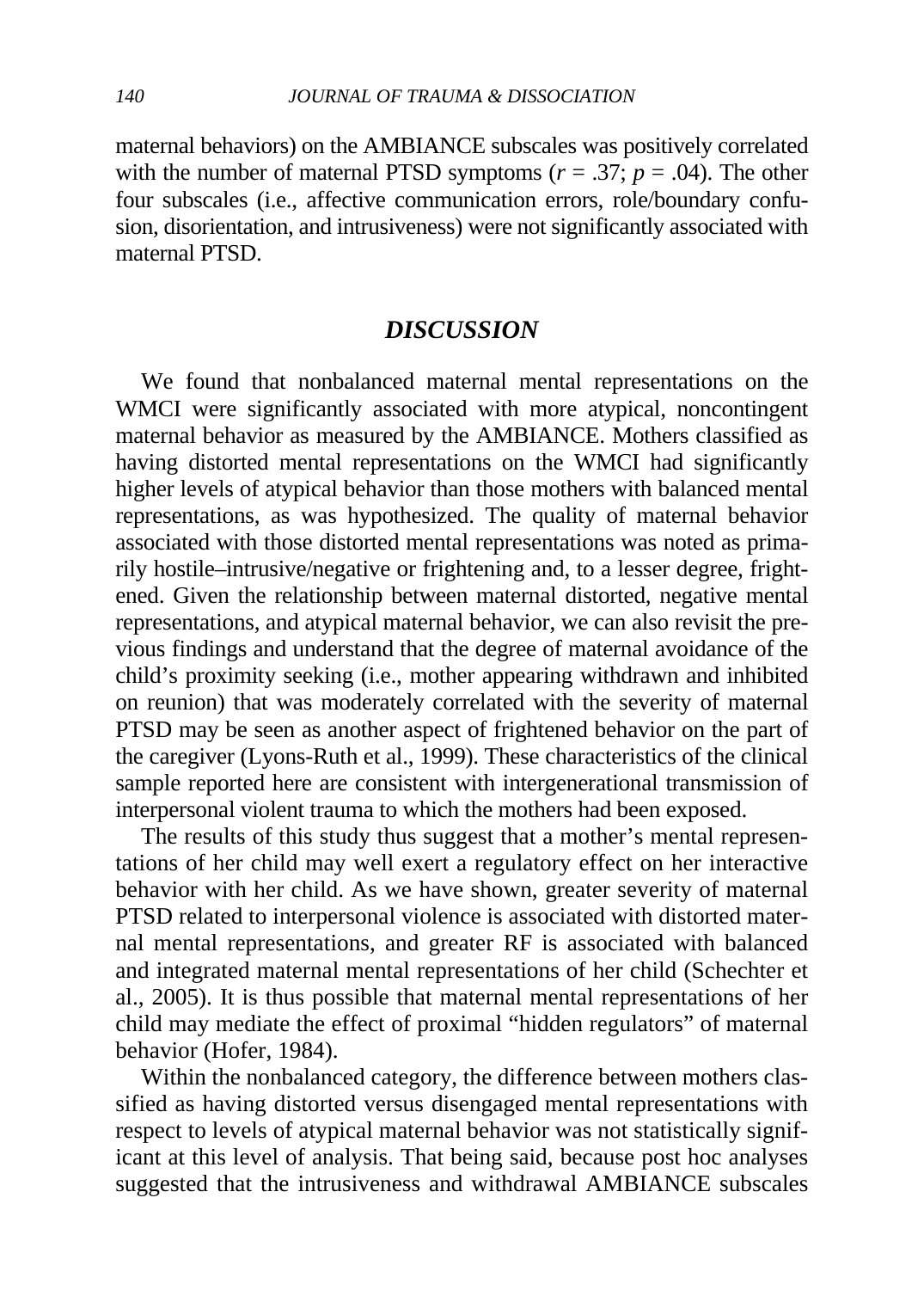were associated uniquely with the distorted classification at a trend level of analysis, the absence of significant findings with respect to the overall score may represent a limitation of power in this study.

We did not find an association between maternal RF and atypical maternal behavior within this uncontrolled referred sample of violenceexposed mothers and young children. These results differ from those of Grienenberger et al. (2005), who did find such a connection within a nonreferred population. It is possible that the limited range of RF in our clinical sample prevented us from replicating those findings. It is also possible that, although maternal RF is associated with balanced mental representations (Schechter et al., 2005), which may be, as we explored in this present study, associated with more sensitive caregiving behavior, maternal RF is not directly correlated with the quality of maternal behavior in clinical samples in which there is significant psychopathology. Given these various possibilities, we are now reexamining this question with a nonreferred control group.

Similarly, we did not find a direct correlation between the number of maternal PTSD symptoms as a marker for severity and the degree of atypical maternal behavior. That being said, the fact that 76% of mothers with clinically significant PTSD symptoms and a reduced range of RF scored in the disruptive communication range of the AMBIANCE (i.e., score  $\geq 5$ ) and showed a predominance of intrusive type behaviors is arguably consistent with Lyons-Ruth and Block's (1996) findings regarding hostile–intrusive maternal behavior among maltreated mothers and Grienenberger et al.'s (2005) findings regarding RF. This study extends previous work in this area by studying maternal withdrawal (i.e., fearful/avoidant maternal behavior) and its significant association to severity of maternal PTSD.

The more severe and symptomatic the mother's PTSD, the more likely she was to maintain a physical and/or psychological distance from her young child. We have hypothesized that this may be due to the traumatized mother's need to protect herself from further psychophysiologic dysregulation in the presence of her child's distress, particularly during separation– reunion. Although in our previous paper (Schechter et al., 2005) we demonstrated that low maternal RF and high severity of maternal PTSD were significantly associated with nonbalanced maternal mental representations of her child, we found no zero-order relationship between maternal RF, maternal PTSD severity, and atypical maternal behavior. Maternal RF as well as maternal PTSD severity were orthogonal to each other, yet each was highly intercorrelated with maternal mental representations (Schechter et al., 2005). This intercorrelation in addition to low variability for these two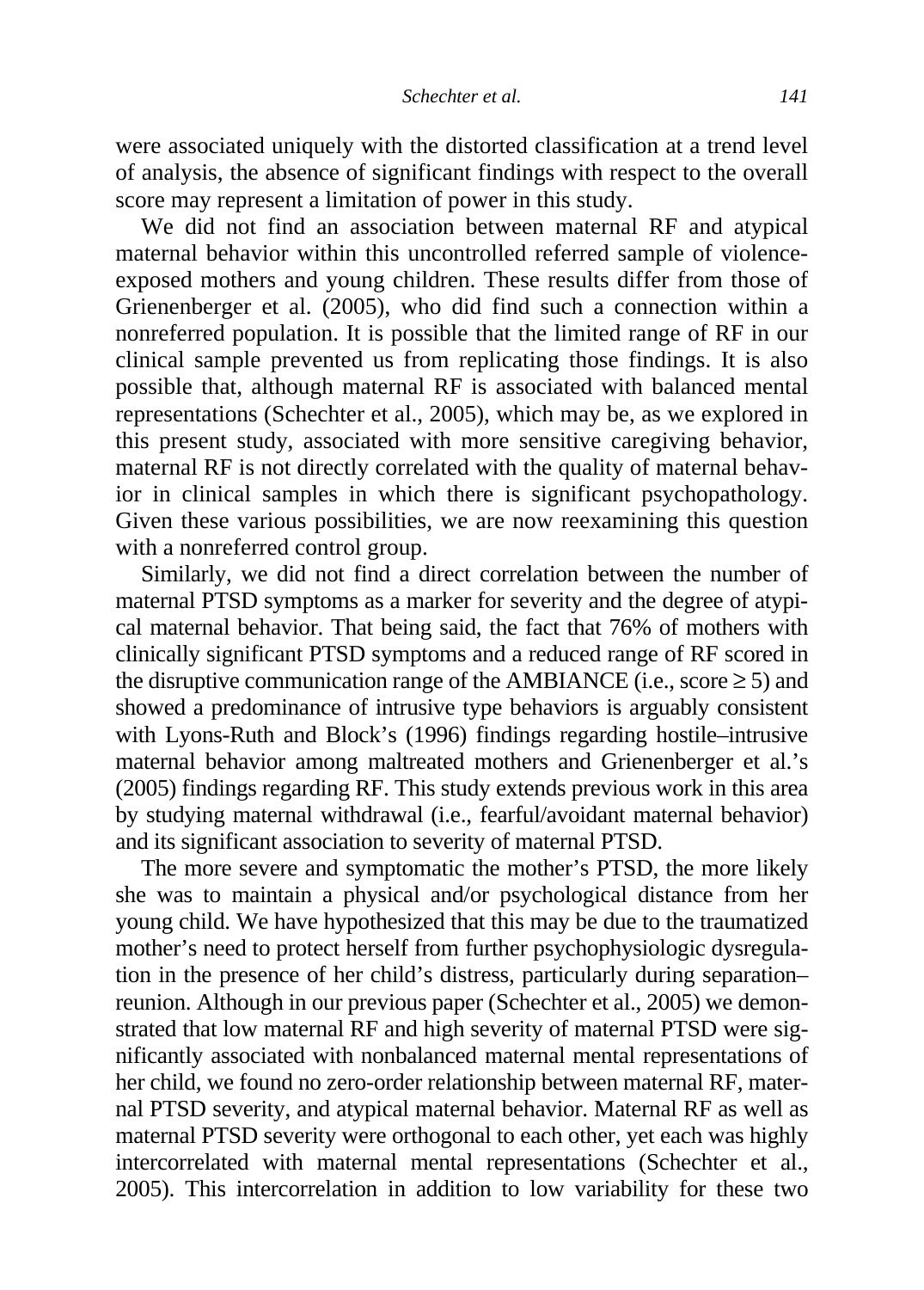independent variables (i.e., maternal RF and PTSD) may well have limited our ability to test the second hypothesis with this referred sample.

# *Additional Limitations of This Study*

The most significant limitation of this study is the absence of a non-PTSD control group. We think that our negative findings with respect to the relationship of PTSD severity and of level of RF to atypical maternal behavior are likely due to this lack of a control group (Schechter et al., 2005). Similarly, although such a high percentage (83%) of unbalanced WMCI classifications is consistent with other violence-exposed samples, such as that in the study noted above (Huth-Bocks, Theran, & Bogat, 2004), the results presented in our paper warrant replication with a control group. Despite these limitations, the traumatized sample studied was representative of the clinical cohort that we treat as clinicians at our inner city medical center. And from the clinician's point of view, the systematic understanding of the referred sample through the research described in this paper has proven useful to staff on our Infant-Family Service (see "Clinical Implications").

Another methodological limitation of this study concerns the use of the abbreviated WMCI with RF probes added to code RF as opposed to the PDI, for which the RF coding scheme (Fonagy et al., 1995) had been adapted by Slade et al. (2005; Grienenberger et al., 2005). Further research is needed to define the optimal amount of narrative text needed for a valid rating of parental RF. Although the strong relationship of RF and balanced mental representations on the WMCI in this study support the validity of the RF coding, it may be that the amount of maternal narrative coded in this inner city sample would not be sufficient in another sample, thereby limiting the generalizability of the findings.

Further research involving both a non-violence-exposed and a non-PTSD sample from the same inner city community is clearly needed to replicate the findings described in this paper and, as mentioned, is now underway. Similarly, because only mothers were included in this study, further studies involving fathers as well as caregivers drawn from other immigrant groups, cultures, regions, and social status are needed.

#### *CLINICAL IMPLICATIONS*

First of all, this paper supports the clinician's active assessment and treatment of the sequelae of parental exposure to interpersonal violent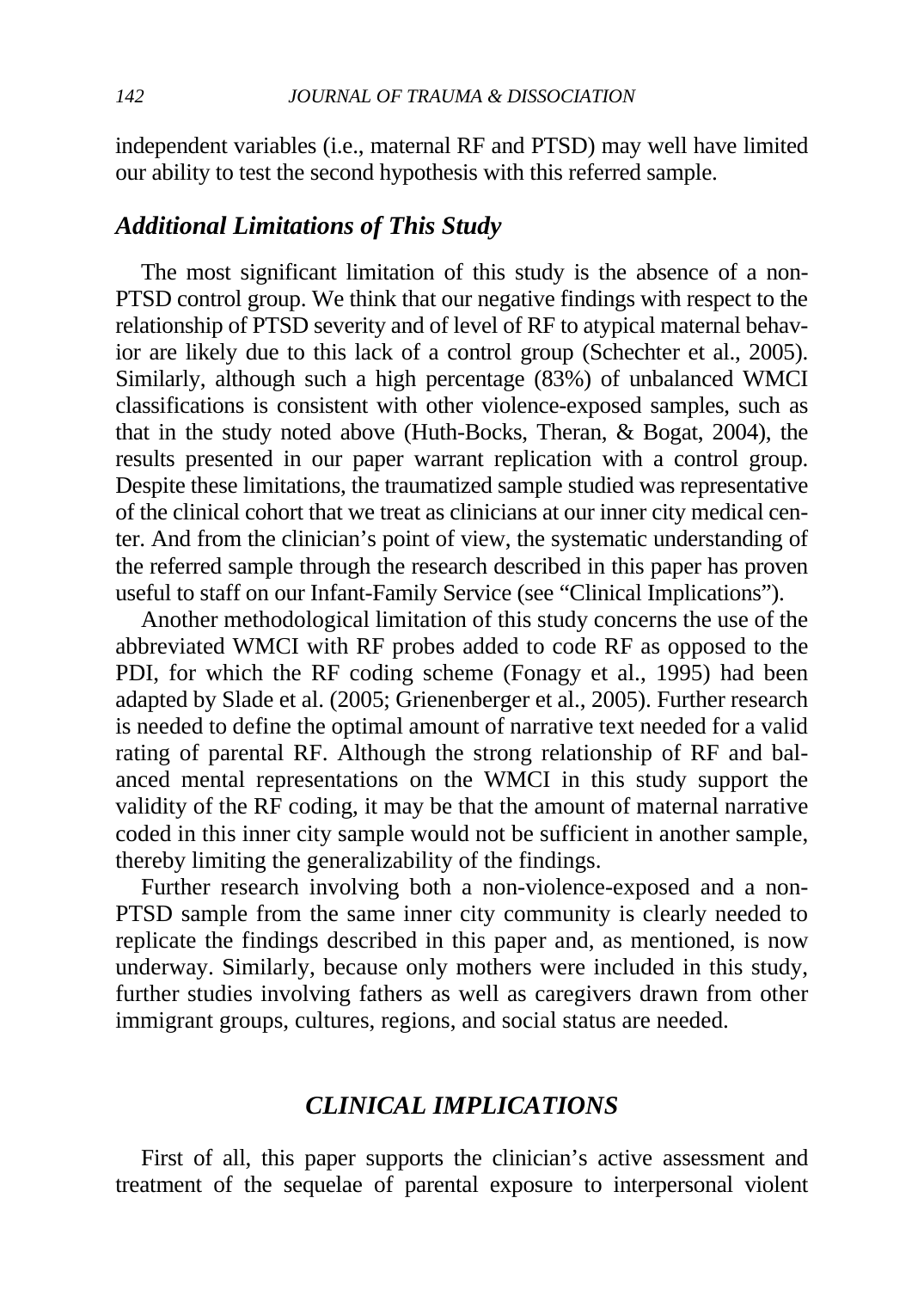trauma. Second, this paper has empirically demonstrated that the distorted maternal mental representations that were found in the large majority of a traumatized sample of mothers are significantly related to those mothers' atypical behavior with their young children. Two clinical implications of this study are, therefore, that nonbalanced, and in particular distorted, maternal mental representations may be useful risk indicators (a) in assessment of parent–child relationships cross-sectionally and (b) in the assessment of change with intervention that targets caregiving behavior. All clinicians regardless of their discipline should routinely listen carefully to how parents talk about their children and their relationship with their children. Specifically, highly negative, markedly ambivalent, contradictory, or age-inappropriate descriptors—whether devaluing or idealizing of a parent's children and/or his or her relationship with them—should be noted and explored in greater depth. These types of descriptors may well represent red flags that mark a significantly disturbed parent–child relationship that could benefit from dyadic intervention and/or require investigation by a child protective agency or protection by a victims' services agency (e.g., domestic violence shelter or special victims unit of the police department) in the interest of maintaining the child's and primary caregiver's safety.

Open-ended demand questions in the course of assessment, such as "Tell me about your child . . . what is he or she like?" or "Tell me a story that captures the essence of your relationship with your child," similar to items found in the WMCI, can be very clinically useful. In listening to the caregiver's responses, the clinician is advised to note what of the caregiver's narrative response is coherent versus incoherent, as well as to observe the caregiver's emotional communication in terms of congruence, level of arousal, and positive versus negative affective valence in telling the story. Again, incoherence and affective incongruence may represent signs of significant disturbance in the child–parent relationship. Questions about what the caregiver is reminded of when she looks at her child or sees a particular behavior enacted by her child can also be quite telling and can provide a bridge to hearing important, but otherwise avoided, history of the caregiver's caregivers and about other aspects of her interpersonal world.

Finally, we would like to emphasize that the research presented in this paper is preliminary and has not yet been replicated with a control group. Therefore, we do not recommend that the methods employed in this research paper be applied to assess parenting capacity in the clinical setting, especially in the absence of an experienced early childhood mental health specialist. Moreover, a caregiver's history of victimization,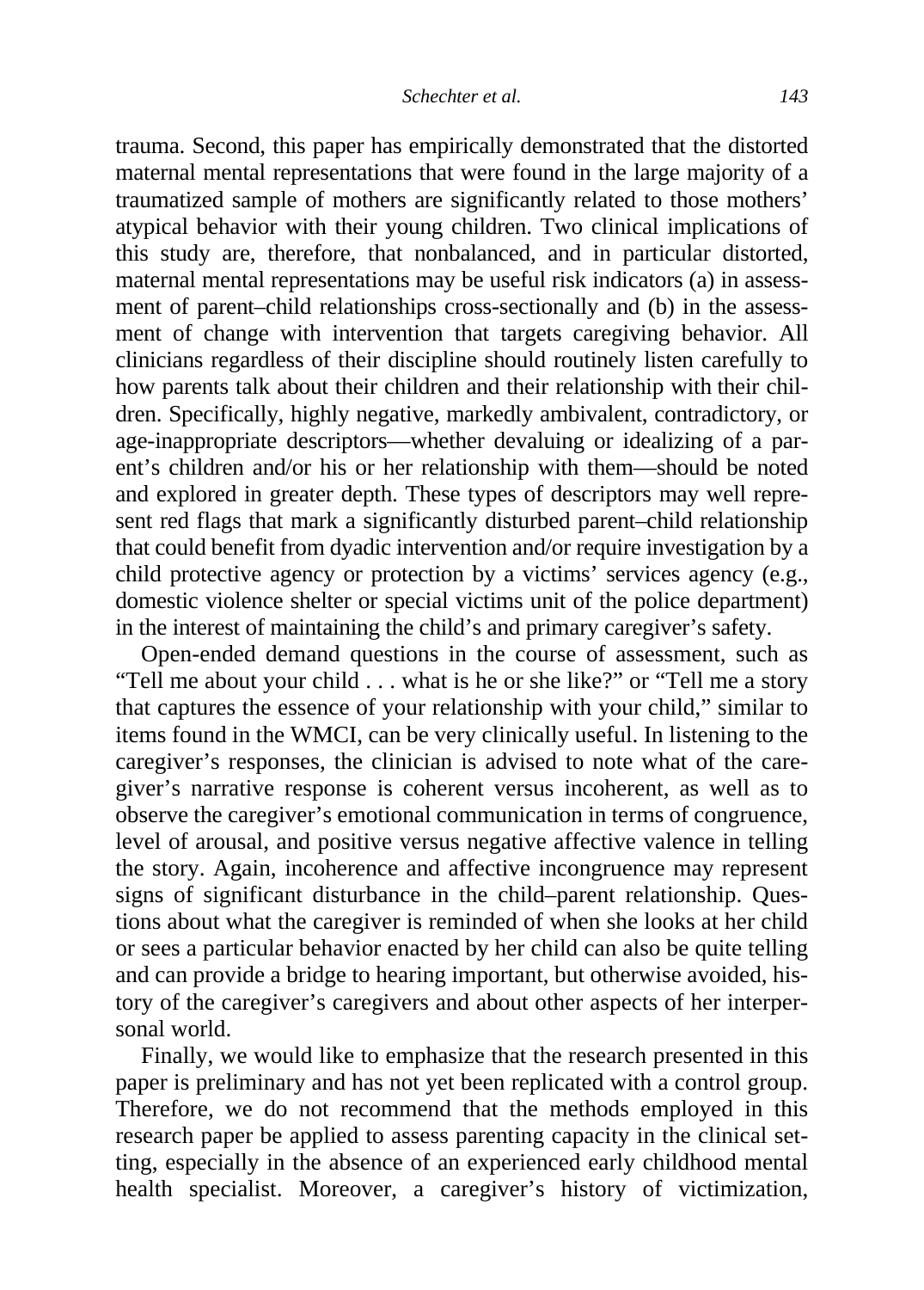complex PTSD, and significant attachment disturbance(s) in her own life should not lead the clinician to assume anything about that particular caregiver's capacity to parent her child. Knowledge of such a history by the clinician should rather lead the clinician during the assessment and treatment to support an empathic, reflective, and, when appropriate, positive regard for what that caregiver is able to do to foster her child's relationship with her and that child's healthy development in spite of any adversity that the caregiver may have experienced.

#### AUTHORS NOTE

The authors wish to acknowledge the assistance of Drs. Susan Brunelli, Myron Hofer, John Grienenberger, Arietta Slade, Elissa Bronfman, and Karlen Lyons-Ruth with the research efforts leading to this paper. The authors also wish to acknowledge the funders of the original research discussed in this paper: National Institute of Mental Health Grant K23 MH068405, American Academy of Child & Adolescent Psychiatry Pilot Research Award, International Psychoanalytical Association Research Advisory Board Grants, and support of the Sackler Institute of Developmental Psychobiology at Columbia University to Daniel S. Schechter. Data upon which this paper was based were presented as part of a Plenary Panel Presentation at the Conference on Interdisciplinary Responses to Trauma, Emory University, April 30, 2005.

### **REFERENCES**

- Aber, J. L., Slade, A., Berger, B., Bresgi, I., & Kaplan, M. (1993). *The Parent Development Interview*. Unpublished manuscript, City College of the City University of New York, NY.
- Benoit, D., Parker, K. C., & Zeanah, C. H. (1997). Mothers' representations of their infants assessed prenatally: Stability and association with infants' attachment classifications. *Journal of Child Psychology and Psychiatry, and Allied Disciplines, 38,* 307–313.
- Briere, J. (2006). Dissociative symptoms and trauma exposure: Specificity, affect dysregulation, and posttraumatic stress. *Journal of Nervous and Mental Diseases, 194*(2), 78–82.
- Bryant, B., Mayou, R., Wiggs, L., Ehlers, A., & Stores, G. (2004). Psychological consequences of road traffic accidents for children and their mothers. *Psychological Medicine, 34,* 335–346.
- Cassidy, J. (1994). Emotion regulation: Influences of attachment relationships. *Monographs of the Society for Research in Child Development, 59*(2/3), 228–249.
- Cole, P. M., Barrett, K. C., & Zahn-Waxler, C. (1992). Emotion displays in two-year-olds during mishaps. *Child Development, 63,* 314–324.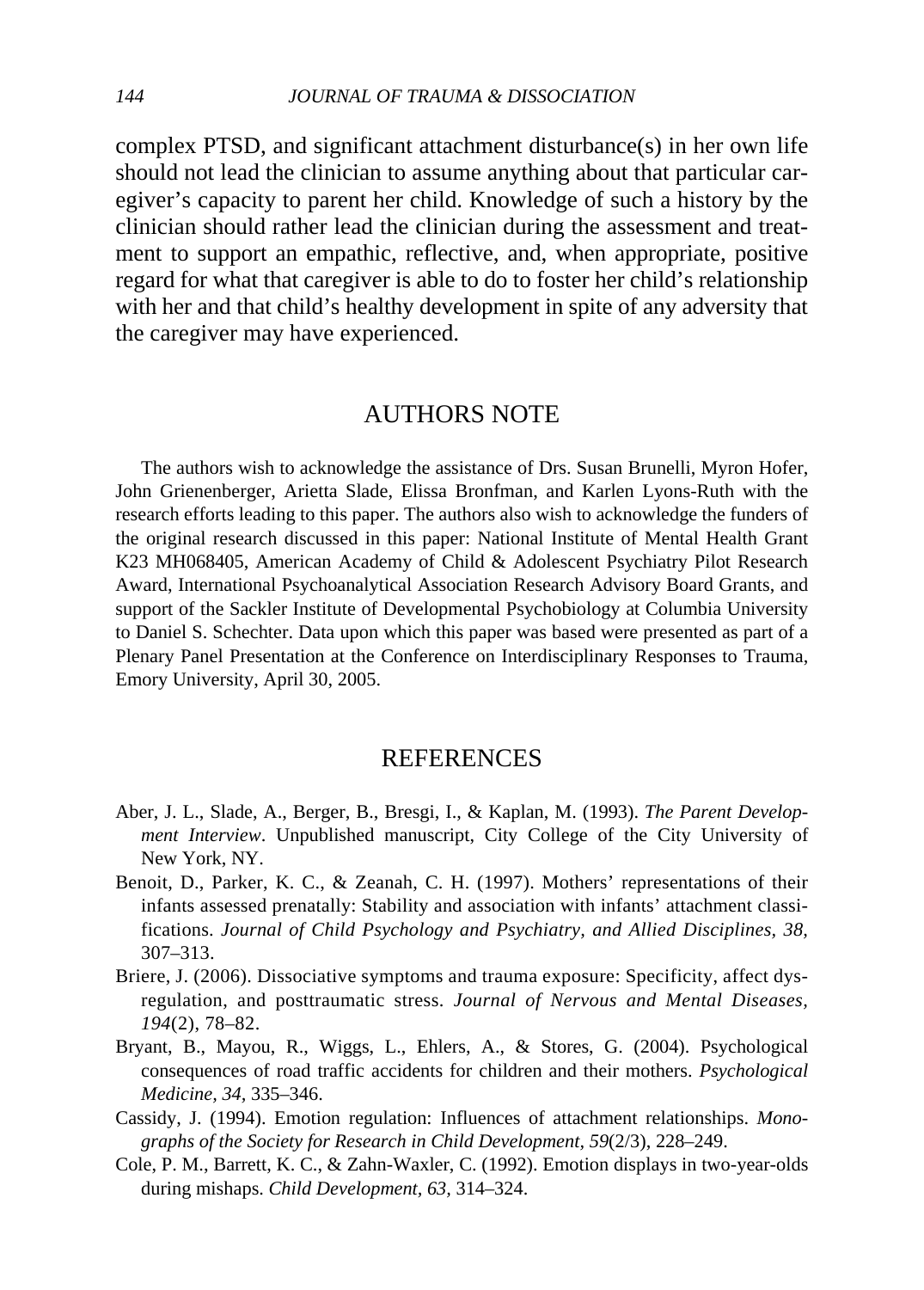- Collin-Vezina, D., Cyr, M., Pauze, R., & McDuff, P. (2005). The role of depression and dissociation in the link between childhood sexual abuse and later parental practices. *Journal of Trauma & Dissociation, 6*(1), 71–97.
- Elwood, L. S., Williams, N. L., Olatunji, B. O., & Lohr, J. M. (2007). Interpretation biases in victims and non-victims of interpersonal trauma and their relation to symptom development. *Journal of Anxiety Disorders, 21,* 554–567.
- First, M. B., Spitzer, R. L., Gibbon, M., & Williams, J. B. (1995). *Structured clinical interview for* DSM-IV *axis I disorders*. Washington, DC: American Psychiatric Press.
- Fonagy, P., Gergely, G., Jurist, E., & Target, M. (2002). *Affect regulation, mentalization, and the development of the self*. New York: Other Books.
- Fonagy, P., Steele, M., Steele, H., Leigh, T., Kennedy, R., Mattoon, G., et al. (1995). Attachment, the reflective self, and borderline states: The predictive specificity of the Adult Attachment Interview and pathological emotional development. In S. Goldberg, R. Muir, & J. Kerr (Eds.), *Attachment theory* (pp. 233–278). Hillsdale, NJ: Analytic Press.
- George, C., Kaplan, N., & Main, M. (1985). *Adult Attachment Interview (AAI).* Unpublished manuscript, University of California at Berkeley.
- Goldberg, S., Benoit, D., Blokland, K., & Madigan, S. (2003). Atypical maternal behavior, maternal representations, and infant disorganized attachment. *Development and Psychopathology, 15,* 239–257.
- Grienenberger, J. F., Kelly, K., & Slade, A. (2005). Maternal reflective functioning, mother-infant affective communication, and infant attachment: Exploring the link between mental states and observed caregiving behavior in the intergenerational transmission of attachment. *Attachment and Human Development, 7,* 299–311.
- Heim, C., & Nemeroff, C. B. (2001). The role of childhood trauma in the neurobiology of mood and anxiety disorders: Preclinical and clinical studies. *Biological Psychiatry, 49,* 1023–1039.
- Hofer, M. A. (1984). Relationships as regulators: A psychobiological perspective on bereavement. *Psychosomatic Medicine, 46*(3), 183–187.
- Huth-Bocks, A. C., Theran, S. A., & Bogat, G. A. (2004). The impact of domestic violence on mothers' prenatal representations of their infants. *Infant Mental Health Journal, 25*(2), 79–98.
- Johnson, J. H., & McCutcheon, S. M. (1980). Assessing life stress in children and adolescents: Preliminary findings of the Life Events Checklist. In I. G. Sarason & C. D. Spielberger (Eds.), *Stress and anxiety* (Vol. 7, pp. 111–125). Washington, DC: Hemisphere.
- Kilic, E. Z., Ozguven, H. D., & Sayil, I. (2003). The psychological effects of parental mental health on children experiencing disaster: The experience of Bolu earthquake in Turkey. *Family Processes, 42,* 485–495.
- Lyons-Ruth, K., & Block, D. (1996). The disturbed caregiving system: Relations among childhood trauma, maternal caregiving, and infant affect and attachment. *Infant Mental Health Journal, 17,* 257–275.
- Lyons-Ruth, K., Bronfman, E., & Parsons, E. (1999). Atypical attachment in infancy and early childhood among children at developmental risk: IV. Maternal frightened, frightening, or atypical behavior and disorganized infant attachment patterns. *Monographs of the Society for Research in Child Development, 64*(3), 67–96.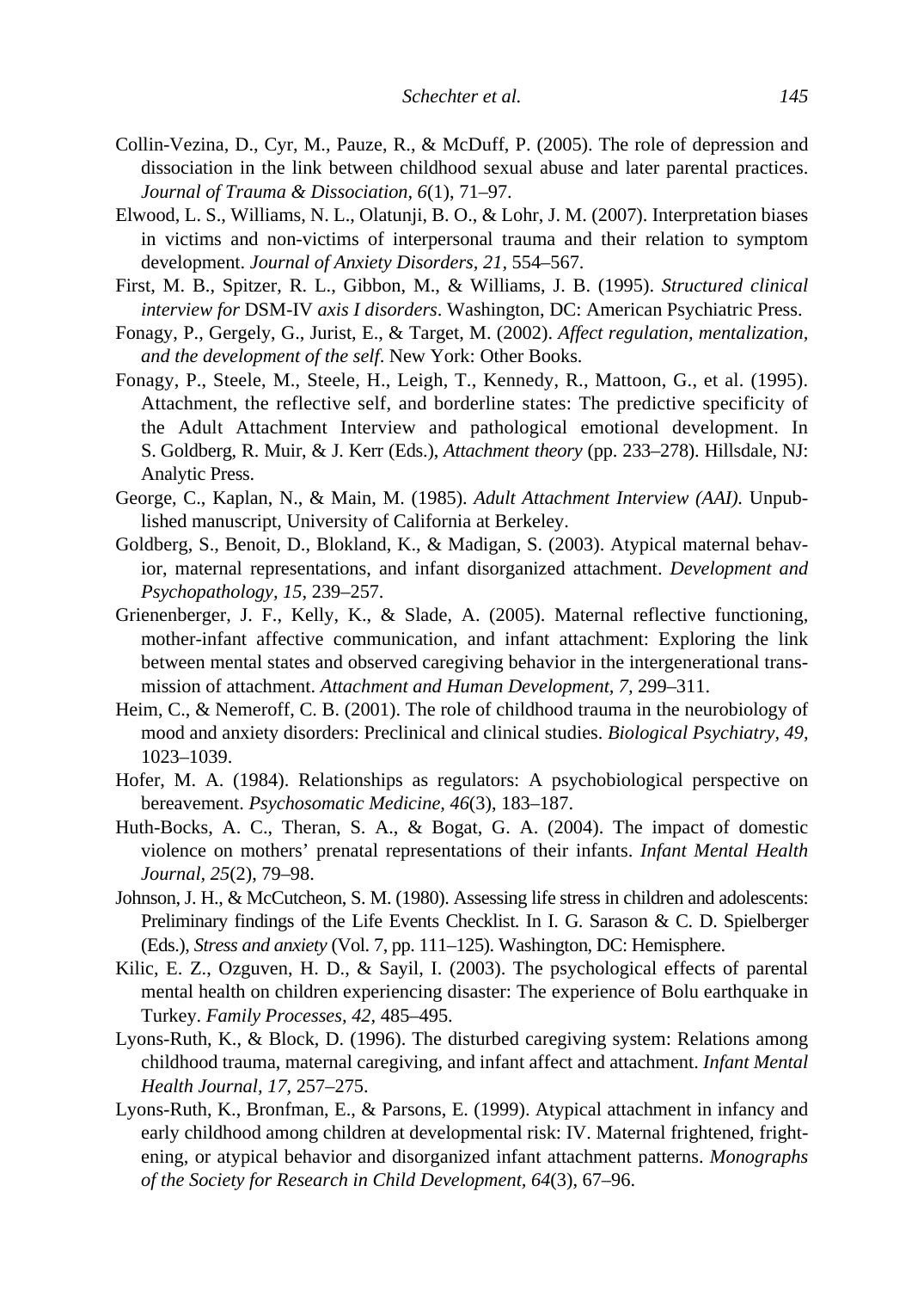- Main, M., & Hesse, E. (1990). Parents' unresolved traumatic experiences are related to infant disorganized attachment status: Is frightened and/or frightening parental behavior the linking mechanism? In M. T. Greenberg, D. Cicchetti, & E. M. Cummings (Eds.), *Attachment in the preschool years: Theory, research, and intervention* (pp. 161–182). Chicago: University of Chicago Press.
- Marshall, R. D., Olfson, M., Hellman, F., Blanco, C., Guardino, M., & Struening, E. L. (2001). Comorbidity, impairment, and suicidality in subthreshold PTSD. *American Journal of Psychiatry, 158,* 1467–1473.
- Marshall, R. D., Schneier, F. R., Fallon, B. A., Knight, C. B., Abbate, L. A., Goetz, D., et al. (1998). An open trial of paroxetine in patients with noncombat-related, chronic posttraumatic stress disorder. *Journal of Clinical Psychopharmacology, 18*(1), 10–18.
- Moore, P. S., Whaley, S. E., & Sigman, M. (2004). Interactions between mothers and children: Impacts of maternal and child anxiety. *Journal of Abnormal Psychology, 113,* 471–476.
- Putnam, F. W. (1997). *Dissociation in children and adolescents*. New York: Guilford Press.
- Rosenblum, K. L., Zeanah, C., McDonough, S., & Muzik, M. (2004). Video-taped coding of Working Model of the Child Interviews: A viable and useful alternative to verbatim transcripts? *Infant Behavior & Development, 27,* 544–549.
- Sar, V., Akyuz, G., & Dogan, O. (2007). Prevalence of dissociative disorders among women in the general population. *Psychiatry Research*, *149*(1–3), 169–176.
- Schechter, D. S. (2003). Intergenerational communication of maternal violent trauma: Understanding the interplay of reflective functioning and posttraumatic psychopathology. In S.W. Coates, J. L. Rosenthal, & D.S. Schechter (Eds.), *September 11: Trauma and human bonds* (pp. 115–142). Hillside, NJ: Analytic Press.
- Schechter, D. S., Coots, T., Zeanah, C. H., Coates, S. W., Davies, M., Myers, M. M., et al. (2005). Maternal mental representations of the child in an inner-city clinical sample: Violence-related posttraumatic stress and reflective functioning. *Attachment and Human Development, 7,* 313–331.
- Shalev, A. Y., Freedman, S., Peri, T., Brandes, D., Sahar, T., Orr, S. P., et al. (1998). Prospective study of posttraumatic stress disorder and depression following trauma. *American Journal of Psychiatry, 155,* 630–637.
- Simeon, D., Knutelska, M., Yehuda, R., Putnam, F., Schmeidler, J., & Smith, L. M. (2007). Hypothalamic-pituitary-adrenal axis function in dissociative disorders, posttraumatic stress disorder, and healthy volunteers. *Biological Psychiatry, 61,* 966–973.
- Slade, A., Grienenberger, J., Bernbach, E., Levy, D., & Locker, A. (2005). Maternal reflective functioning, attachment, and the transmission gap: A preliminary study. *Attachment and Human Development, 7*, 283–298.
- Tronick, E. Z., & Gianino, A. F. J. (1986). The transmission of maternal disturbance to the infant. *New Directions for Child Development, 34*, 5–11.
- Ventureyra, V. A. G., Yao, S. N., Cottraux, J., Note, I., & de Mey-Guillard, C. (2002). The validation of the Posttraumatic Stress Disorder Checklist Scale in posttraumatic stress disorder and nonclinical subjects. *Psychotherapy and Psychosomatics, 71*(1), 47–53.
- Weathers, F. W., Litz, B. T., Keane, T. M., Herman, D. S., Steinberg, H. R., Huska, J. A., et al. (1996). The utility of the SCL-90-R for the diagnosis of war-zone related posttraumatic stress disorder. *Journal of Traumatic Stress, 9*(1), 111–128.